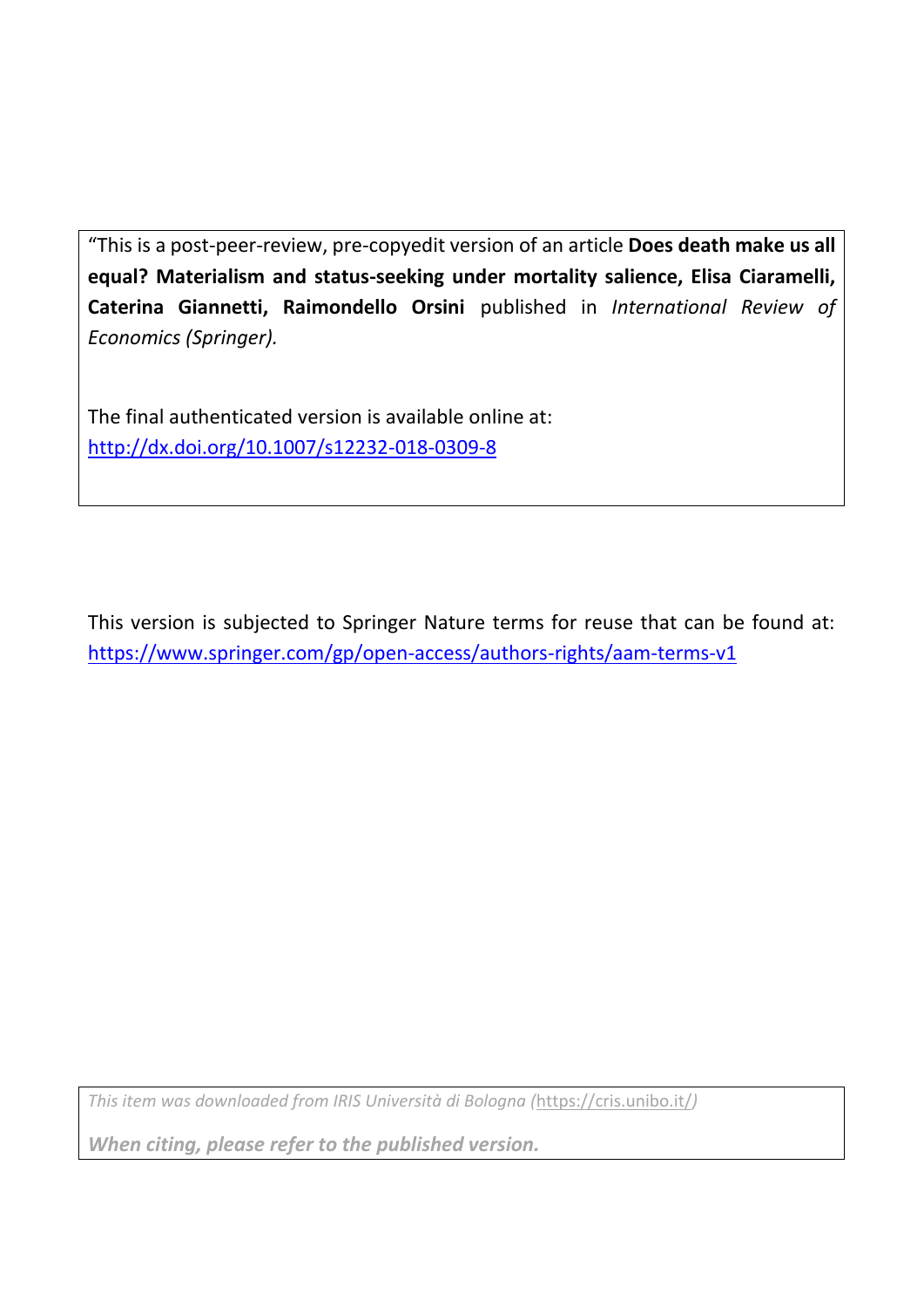# **Does death make us all equal? Materialism and status-seeking under mortality salience**

Elisa Ciaramelli<sup>1</sup>, Caterina Giannetti<sup>2</sup>, Raimondello Orsini<sup>3\*</sup>

<sup>1</sup> University of Bologna, Department of Psychology, viale Carlo Berti-Pichat 5, 40127 Bologna (Italy)

<sup>2</sup> University of Pisa, Department of Economics and Management, via Cosimo Ridolfi, 10, 50126 Pisa (Italy)

<sup>3</sup> University of Bologna, Department of Economics, Strada Maggiore, 45, 40125 Bologna (Italy)

\* Equal contribution: The authors contributed equally to this work.

**Correspondence to:**  Raimondello Orsini Department of Economics Strada Maggiore 45 40125 Bologna Tel: +39.0512091281 Email: [raimondello.orsini@unibo.it](mailto:raimondello.orsini@unibo.it)

**Keywords:** Terror Management Theory, Mortality Salience, Real Effort, Status-seeking, Conformism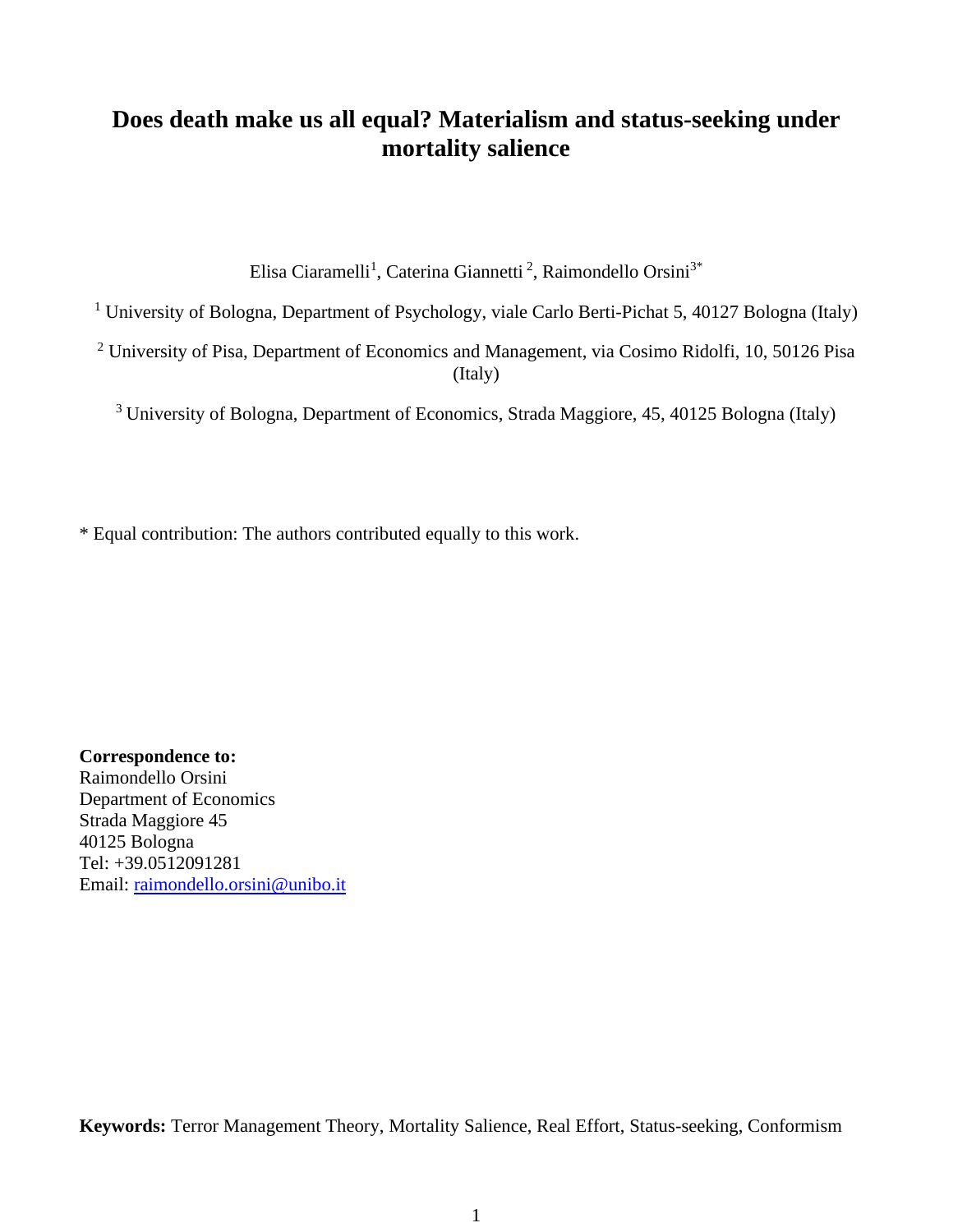# **Abstract**

The thought of one's own death induces anxiety and threatens self-esteem. According to Terror Management Theory (TMT), to reduce this existential threat individuals (1) adhere more strongly to their cultural worldview, and (2) embrace behaviors aimed at boosting self-esteem. Previous psychological studies of TMT do not generally rely on incentive-compatible mechanisms. However, economic incentives are strong drivers of individuals' behavior, and needs to be studied along with intrinsic motivations. Here, we combined – for the first time – a real-effort task with psychological priming techniques. Crucially, we adopted a 'flat-wage' scheme to investigate whether individuals primed with death-related thoughts, i.e., a Mortality salience (MS) induction, increase their individual productivity more than individuals primed with a control topic (Music salience induction). We also investigated whether the effect of MS on performance is mainly driven by the quest for self-esteem vs. status-seeking, providing either private or public feedback on performance. Participants generally showed lower performance levels in the MS compared to the control condition. Public feedback bolstered performance, but its effect was milder under MS. These results suggest that in the absence of economic incentives to perform, individuals do not generally increase effort and productivity; they rather adhere more tightly to cultural (materialistic) worldviews, avoiding effort that is not compensated. The effect of MS, indeed, was strongly influenced by individual materialism.

*Abstract wordcount: 217 Text wordcount: 4668*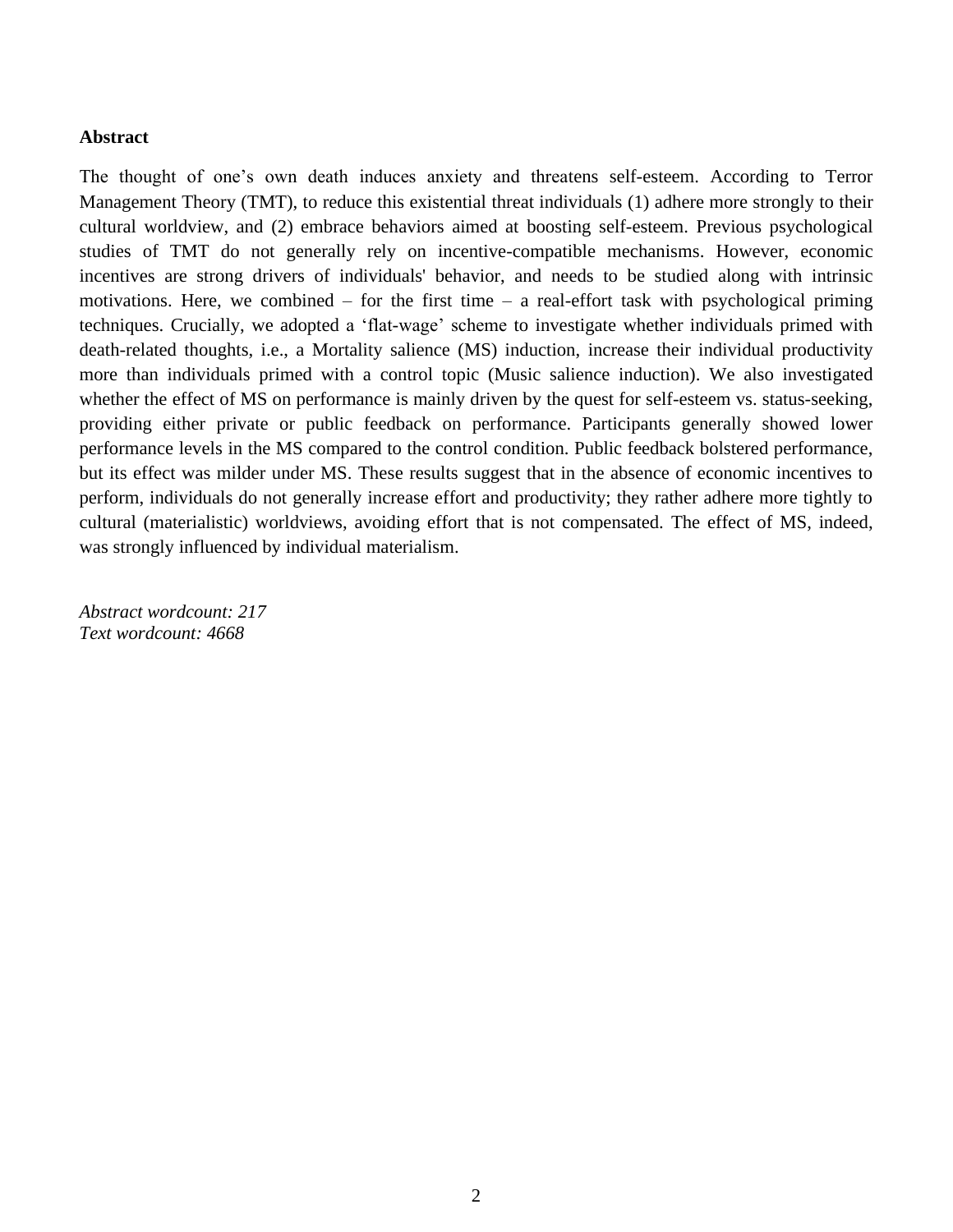#### **1 Introduction**

As humans, we are aware that our life will come to an end, and we experience terror at the thought of our own death. According to Terror Management Theory (TMT), dating back to the work of Ernst Becker (1973), the fear of death has a unique effect on human mental life, inducing overwhelming anxiety and threatening self-esteem. According to Becker (1973), individuals attempt to reduce this existential insecurity by adhering more tightly to the cultural beliefs, values, and worldviews shared with their social group. For example, previous research has shown that after a Mortality salience (MS) induction (e.g., requiring individuals to focus on the thought of their own death), individuals exhibit more severe disapproval of violations of legal, social and cultural norms, a greater sense of social affiliation, ranging from social group identity to patriotic identification (Greenberg et al. 1997), and a more materialistic and greedier behavior (Kasser and Sheldon 2000). Although faith in shared cultural beliefs is an essential mean by which individuals secure protection from existential insecurity, it is not sufficient. Individuals also need to feel that they are significant contributors to their vision of a meaningful universe: they need to build and sustain self-esteem, showing they actually meet the standard of value prescribed by that worldview (Pyszczynski et al. 2015, Becker 2007). Thus, TMT predicts that under MS individuals would express stronger belief in their own cultural worldviews (e.g., focusing on material values), and also embrace behaviors associated with increased feelings of self-worth (e.g., high productivity). It has been noted, however, that contradictory worldviews at times coexist, for example with regard to the attitudes one should have towards money. For example, cultural norms encourage both generosity and the accumulation of material wealth, and the view that will prevail under MS will depend on the norms salient in a specific situation (Jonas and Greenberg 2013).

A substantial body of evidence supports TMT empirically, across a variety of measures, countries and demographic samples, showing that the thought of one's own death affects a wide range of human activities, including risk-taking, economic choice, creativity, close relationships, sexual attitudes, identification with groups, and prejudices (see Arndt et al. 2004a, Solomon et al. 2004, Solomon et al. 2004 for reviews). For example, previous psychological research has shown that MS has an important impact on individuals' economic choices, generally inducing purchase of symbolic luxury goods (see, for example, Arndt et al.2004b; Simon et al. 1997). Mandel and Heine (1999) had participants complete a fear of death scale or a control scale probing depressive thoughts, and then evaluate a series of advertisements featuring a Lexus automobile, a Rolex watch, a Geo-Metro automobile, and Pringles potato chips. Participants reminded of their own death rated the Lexus and Rolex more positively than control participants, whereas MS had no effect on the appeal of low-status objects. Kasser and Sheldon (2000) reminded participants of death or a control topic (i.e., listening to music) and then investigated their fiscal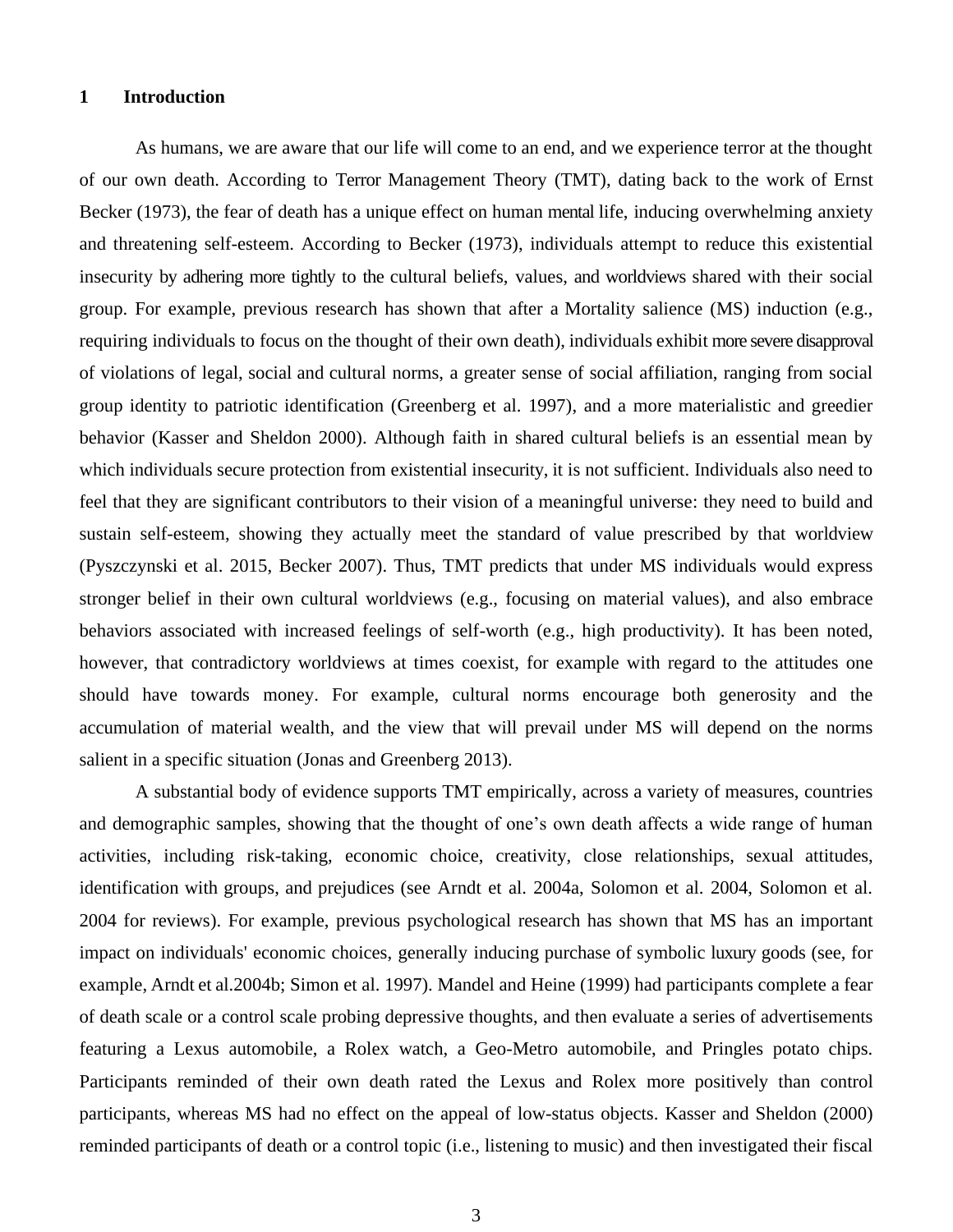expectations (e.g., their salary, the amount of money they expected to spend on luxury items) 15 years in the future. Participants' fiscal expectations were inflated following a MS induction relative to the 'listening to music' control induction.

Despite the increasing numbers of research on this topic in Psychology, the association between MS and economic behavior has not been fully investigated yet. The psychological motivation to preserve self-esteem under MS does not arguably act in isolation, but within a blend of multiple, interacting intrinsic and extrinsic motivations. Economic incentives are an example, and may interact with psychological instances. To what extent, for example, under MS individuals work harder to improve their self-esteem vs. gain more money? To what extent individuals desire luxury goods to affirm their selfworth or for their inherent economic value? The extant psychological studies on MS do not generally rely on incentive-compatible mechanisms (e.g., using cash to motivate the subjects), which are instead at the core of experimental research in economics. On the contrary, we believe that – in addition to self-esteem – economic incentives are strong drivers of individuals' behavior, and their contribution to behavior needs to be controlled for, and clearly distinguished from that of motivations of different nature.

The first aim of this study is to test one of the main predictions of TMT, i.e., whether MS increases effort and productivity as a mean to improve self-esteem, combining psychological priming techniques with an experimental economic setting. Priming refers to the activation of mental concepts through subtle situational cues (in our case, asking participants to think about their own death) to measure the psychological impact of primed concepts on subsequent tasks (see Cohn and Maréchal 2016). The experimental economic setting implies the adoption of an incentive-compatible mechanism. Importantly, we adopted a 'flat-wage' scheme, such that participants received a fixed amount of money to perform a real-effort task, regardless of their performance levels, and therefore had no economic incentive to perform (see also Charness et al. 2013, Falk and Ichino 2006, Mas and Moretti 2009). Participants performed the real effort task under two experimental conditions: after a MS induction (i.e., requiring them to focus on the thoughts and emotions felt at the thought of their own death) or after a Music salience induction (i.e., requiring them to focus on the thoughts and emotions felt at the thought of listening to music) (see Kasser and Sheldon, 2000 for a similar manipulation). Our aim is to test whether MS increases individuals' productivity, as predicted by TMT, even when there are no economic incentives to perform, and therefore individuals would be mainly driven by the quest for self-esteem.

An additional aim of this study is to tease apart the effect of MS on self-esteem and statusseeking. Self-esteem refers to a person's evaluation of, or attitude toward, him/herself (James, 1890). According to TMT, self-esteem serves as a buffer against existential threat, by endowing individuals with a sense of self-worth capable to counteract the annihilating awareness of their mortal nature (Pyszczynski et al., 2004). Self-esteem proves indeed capable to reduce distal defences to reminders of mortality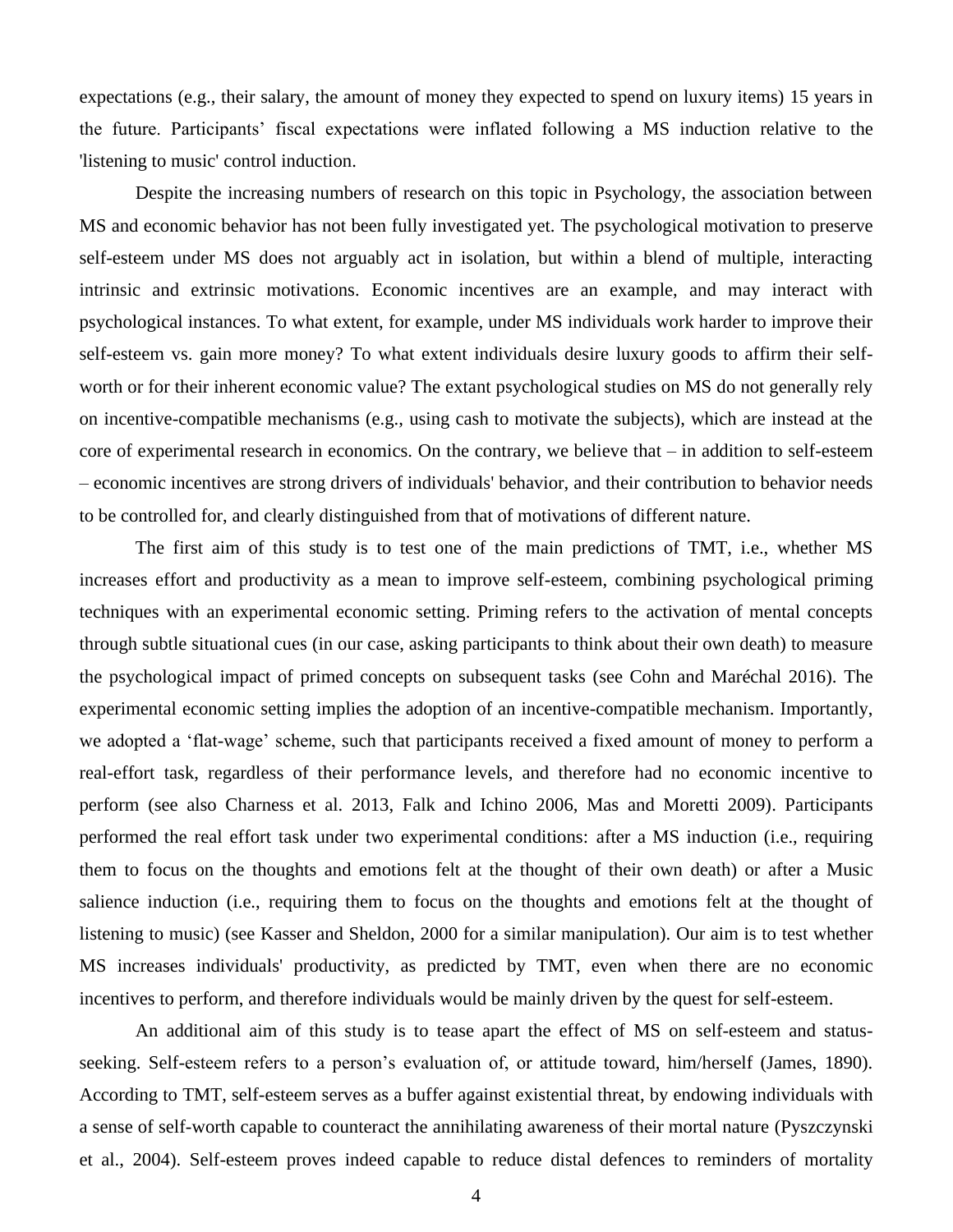(Greenberg et al. 1992; Harmon-Jones et al. 1997). Several experimental studies have investigated the effect of performance feedback aimed at improving self-esteem on performance. Kuhnen and Tymula (2009), for example, showed that individuals' utility is affected by (private) information regarding their performance. Kosfeld and Neckermann (2011) found that awarding individuals with a congratulatory card for the best performance increased productivity by approximately 12% (see also Blanes i Vidal and Nossol 2011). Although self-esteem is by definition resultant from one's own assessment of the extent to which one meets cultural standards of value, validation coming from other people also plays an important role (Festinger 1954). Charness et al. (2013), indeed, found that individuals tend to make even more effort when they receive information on their rank publicly as compared to privately. Providing subjects with public (as opposed to private) feedback on their performance (e.g., their rank in a group), has an impact on social status, i.e., an individual's relative standing in a social group (Leary et al. 1995; see also Rustichini 2008). Status-seeking is another strong incentive to performance. Different from self-esteem, status entails some form of public recognition, and acts as a social signal of one's competence and value (Rustichini 2008; Charness et al. 2013). Falk and Ichino (2006) and Mas and Moretti (2009) observed an increase in productivity in workers who observed each other output. Azmat and Iriberri (2010) carried out a natural experiment in a Spanish school where, for one year, students were provided with information on whether they were performing above or below their classmates' average or the usual individual performance information. They found that providing public feedback information increased students' grades by approximately 5%. Azmat and Iriberri (2011) also found that providing subjects with relative performance feedback boosted their performance, and elicited feelings of dominance (see also Blanes i Vidal and Nossol 2011). Overall, these findings suggest that private feedback provides participants with incentives to perform even in the absence of economic incentives. However, public recognition constitutes an additional incentive to perform, having an impact on social status in addition to self-esteem. We predicted, therefore, that the effect of MS on productivity would be enhanced in a context where performance levels were made public, as this would increase status-seeking as a further mean to increase feelings of self-worth and contrast death-related thoughts.

# **The present study**

We tested the effect of MS on performance in a real effort task using a 2 (type of priming)  $X$  2 (type of feedback) between-subject design. Participants were allocated randomly to two priming conditions: the MS condition and the Music salience condition. In both conditions, they could receive either private feedback or public feedback on their performance. In all 4 treatments, subjects performed a real-effort task (i.e., a three-digit summation task). As anticipated, TMT predicts that under MS individuals would (1) express stronger belief in their own cultural worldviews (e.g., material values), and (2) embrace behaviors associated with increased feelings of self-worth (e.g., high productivity). Our main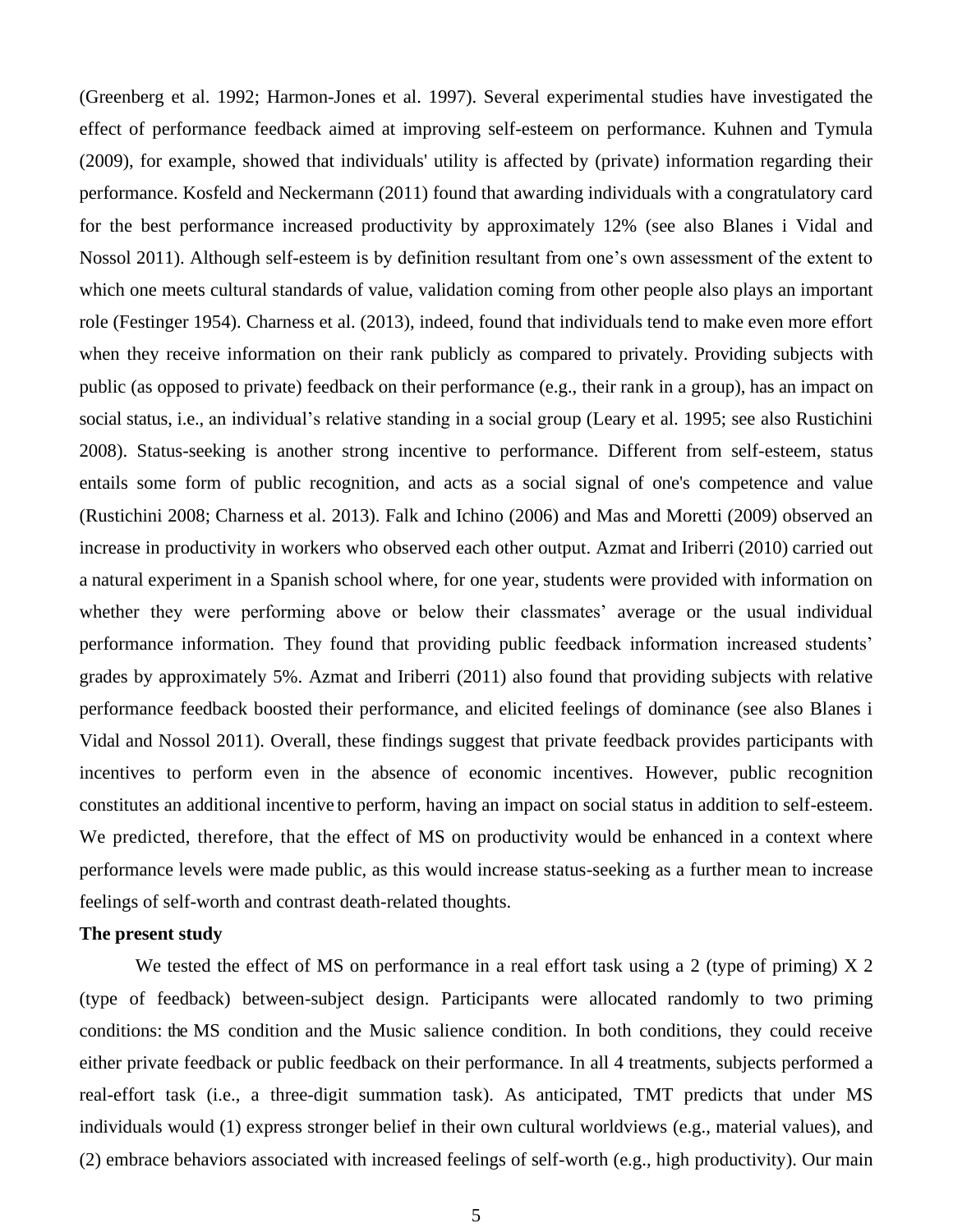hypothesis (H1) is that, in line with prediction #2 from TMT, participants would perform better in the MS compared to the Music salience condition. To rule out the effect of economic incentives, subjects were compensated with a fixed amount of money regardless of performance (a flat-wage scheme). This way, any increase in productivity under MS would arguably depend on individuals' quest for self-esteem (as opposed to economic incentives). Note that, economically speaking, under a flat-wage scheme, participants should not exert effort above the minimum (i.e. zero), because this is not compensated with cash. It is possible, therefore, that the effect of MS on productivity would be offset by the absence of economic incentives to perform induced by the flat-wage scheme. Under this scheme, therefore, it is possible that the main consequence of MS would be increased adherence to cultural worldviews (prediction #1 from TMT), as is the materialistic principle of least possible effort, leading to a relaxation -not an increase-of performance levels under MS (see Kasser and Sheldon 2000; Arndt et al. 2004b). We further anticipate, therefore, that the quest for self-esteem would be offset by the absence of economic incentives to perform in individuals high in trait materialism, who place disproportionate value in the acquisition/maintenance of material objects (Arndt et al. 2004), but apparent in individuals low in trait materialism, for which economic incentives are less salient. We additionally hypothesize (H2) that the effect of MS should be magnified when subjects are publicly informed about their ranking, as the drive to improve one's social status in addition to self-esteem should constitute an additional incentive to performance and a further way to improve feelings of self-worth.

#### **2 Methods**

## **2.1 Participants**

The experiment was conducted in May 2013 at the LES Laboratory of the University of Bologna, and involved 126 students who were compensated for participation – on average – with 8.5 Euros (see Table 1 for participants' demographic data). The experiment consists in a 2 X 2 between subject design. Participants were allocated randomly to two priming conditions – The Mortality salience (MS) condition  $(N = 66)$  and the Music salience condition  $(N = 60)$ . In both conditions, they could receive either a Private Feedback (MS:  $N = 36$ , Music:  $N = 30$ ) or a Public Feedback (MS:  $N = 30$ , Music:  $N = 30$ ). Participants gave written consent to participate in the study, according to the Declaration of Helsinki (Helsinki (1991)) and the Ethical Committee of the University of Bologna.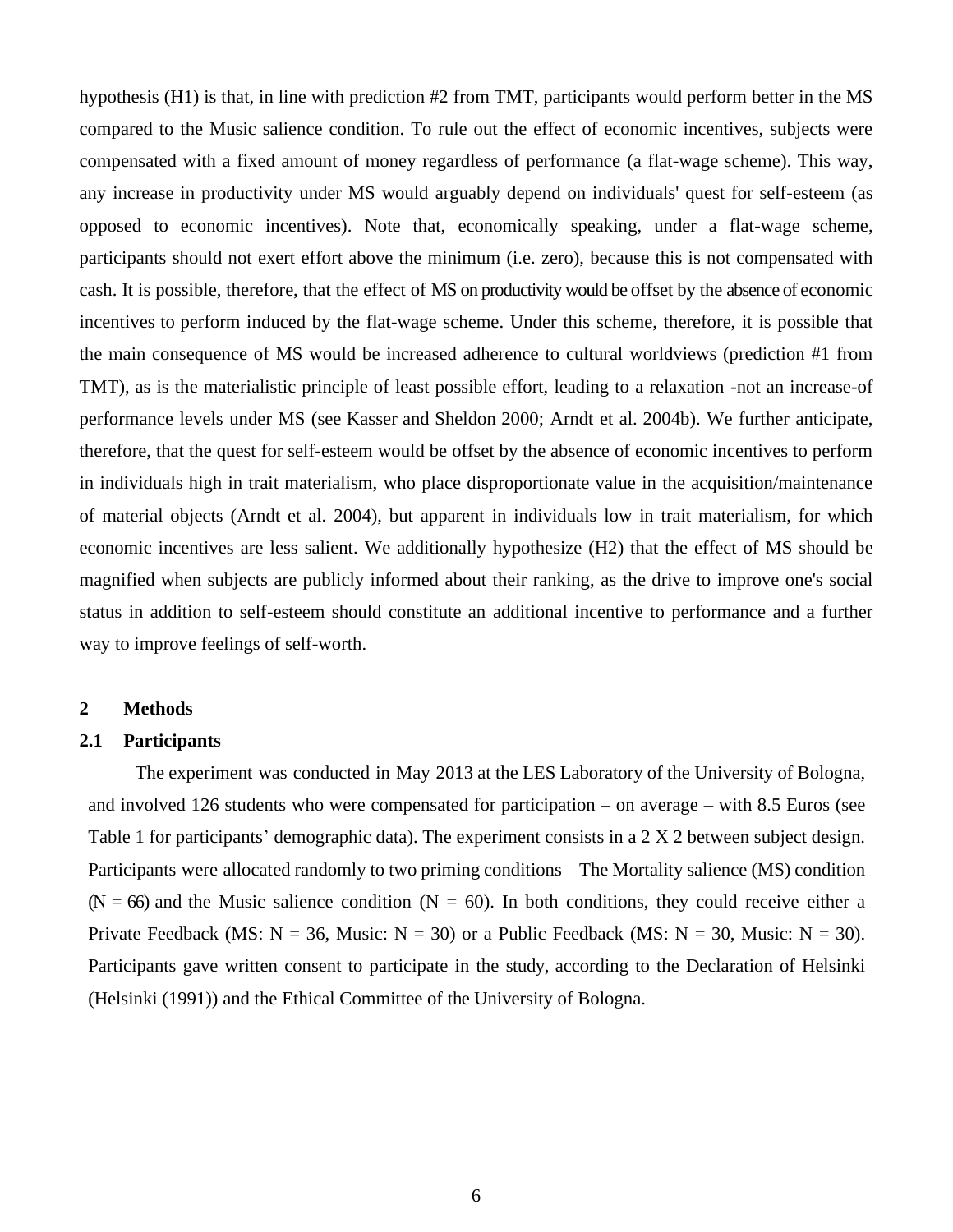#### **2.2 Materials and procedures**

#### **Overview of procedures**

The experiment consisted of a single session, comprising four phases (explained in detail below) in the following order: (1) a priming phase, during which individuals were primed with thoughts about their own death (MS induction condition) or about a control topic (listening to music; Music salience condition), followed by an incidental memory procedure aimed at verifying the success of the priming technique; (2) a series of questionnaires assessing personality traits known to affect the deployment of psychological defences against MS; (3) a real-effort task; (4) a series of exit questionnaires assessing other variables who may have an effect on performance. In the following, we describe each step of our experimental procedure in detail.

**Mortality vs. Music salience induction.** At the beginning of the experiment, participants received either a MS induction or a Music salience induction. Participants in the MS condition answered two questions aimed at reminding them of their own death: (1) "Please describe as specifically as you can the emotions felt at the thought of your own death", and (2) "Please describe as specifically as you can what you think will happen as you physically die". Participants in the Music salience (control) condition answered the following questions: (1) "Please describe as specifically as you can the emotions felt at the thought of listening to classical music", and (2) "Please describe as specifically as you can what happens to you when you listen to classical music". In both conditions, participants then rated the level of effort and emotion felt while writing the essay on a Likert scale  $(1 =$ not much; 5 = very much). Finally, they reported whether they had experienced a loss in the recent past.

*Incidental memory procedure*. One crucial aspect for this study is the success of the MS and Music salience induction. Participants may or may not comply with the request of focusing on their own death, and, more in general, the priming strategy may be differentially effective at activating death-related or music-related thoughts across participants. Several measures were used to assess the efficacy of our priming procedures. A content analysis reassured us that, in all cases, participants wrote about their own death in the MS condition and about music in the Music salience condition. We also devised an incidental memory task (Moscovitch and Talmi 2007) in order to measure the relative accessibility of death (or music) contents after MS or Music salience induction. Immediately after writing about death (or music), participants were presented with pairs of words, appearing in the center of the computer screen. In each pair, one word was related to the main theme of the relevant induction - death for the MS condition (e.g., "funeral") and music for the Music salience condition (e.g., "violin") - while the other word was not related to the theme. Participants had to determine which word was longer. In a later surprise memory test, participants were required to recall as many words as they could. The assumption is that individuals for which the (MS or Music salience) priming procedure was more effective should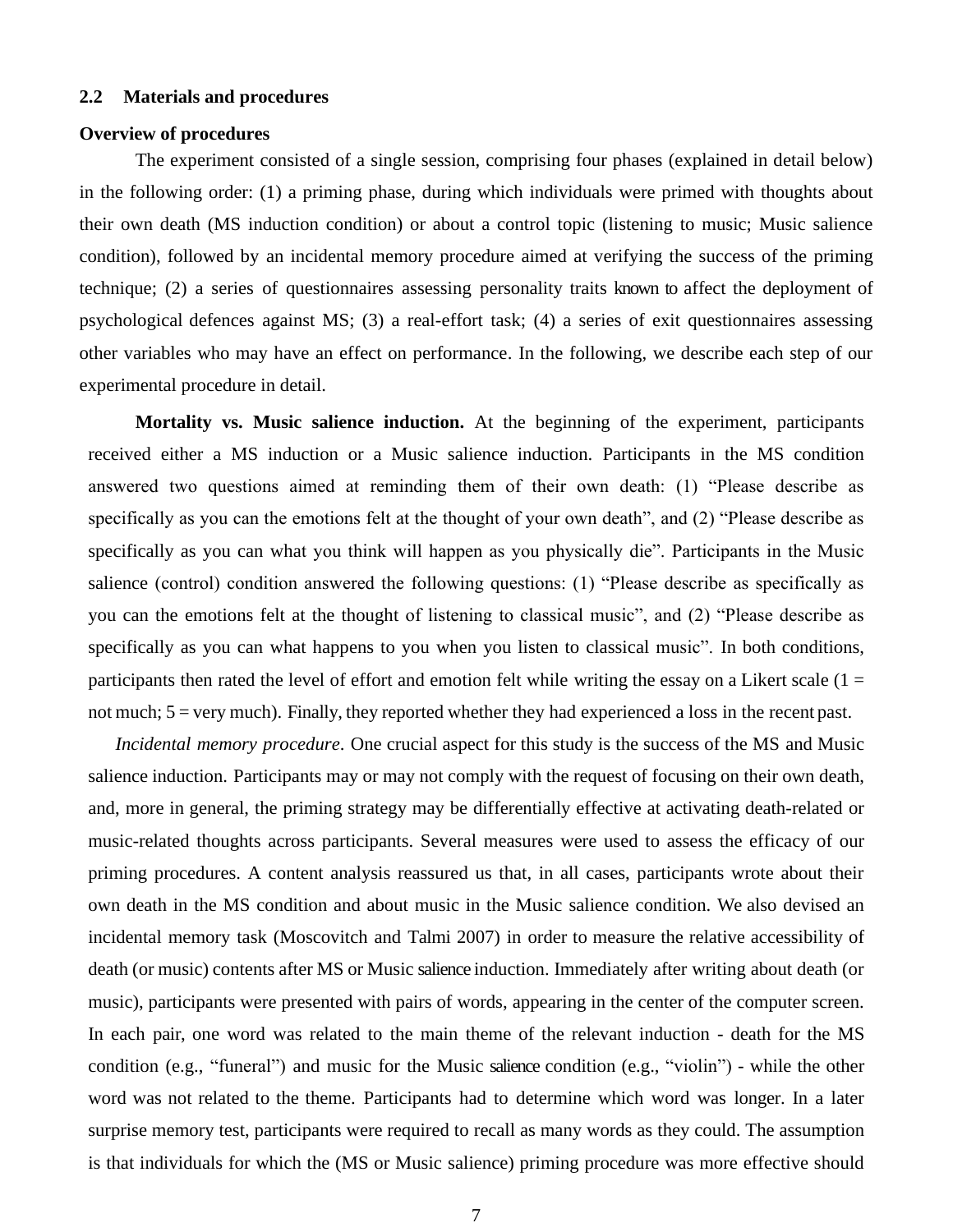be the ones more inclined to attend, and successfully encode, words congruent with the primed theme (see Cohn et al. 2014 for a similar strategy), resulting in increased recall rates for death-related words (in the MS condition) and music-related words (in the Music salience condition) (e.g., Moores et al. 2003). The subjects earned 0.25 cent for each word they correctly recalled.

# INSERT TABLE 1 ABOUT HERE

**Personality questionnaires.** Participants then filled in a personality questionnaire (i.e., a short version of the Big Five Inventory). The aim of this questionnaire is to construct personality indicators to investigate, and control for, the effect of personality traits on the deployment of psychological defenses against MS. We were mainly interested in psychological traits associated to reciprocity behaviors toward the experimenter (e.g., agreeableness and openness), which can be observed under a flat-wage scheme (see Giannetti and Orsini 2014, Ben-Ner et al. 2004).

**Real Effort Task.** In both conditions, after the induction, participants performed a real-effort task (i.e., three-digit summation task), for which they were paid a fixed amount of money (i.e. 7 Euros) regardless of individual performance (number of correct answers, or points). The task was quite simple and a little tedious in order to induce some disutility. The participants were always informed about their entries. If a submitted answer was not correct, the numbers were displayed until the correct answer was provided. In addition, subjects were informed that they could stop at any time during the experiment. No external aids (calculators, scratch paper, etc.) were allowed. As alternative activities in case participants decided to not do the summation task, we allowed them to read magazines or other material of their own, reducing the possibility that subjects carried out the real-effort task simply to avoid boredom (Charness et al. 2013). We adopted a 'stranger matching protocol' (in a similar contest, see also Charness et al. 2013), such that, at the beginning of each of seven blocks of the real-effort task, subjects were randomly assigned to groups of three participants each. The main advantage of using the stranger matching protocol is having individuals playing several times the same (one-shot) game with different persons. In our setting, this is crucial to rule out reputation effect (see also Andreoni and Croson 2008 for a discussion in a public-good game). This way, we obtain a larger number of independent observations, i.e. for each participant, we have multiple independent observations across blocks. At the end of each block, participants received personal feedback regarding their performance, and whether they had ranked "first", "second" or "last" in that specific block/group. At the beginning of each block, participants were also provided with their personal ranking history thorough the entire game (whether they had ranked first/second/last across all previous blocks/groups). In the Public feedback condition, each group member's personal ranking history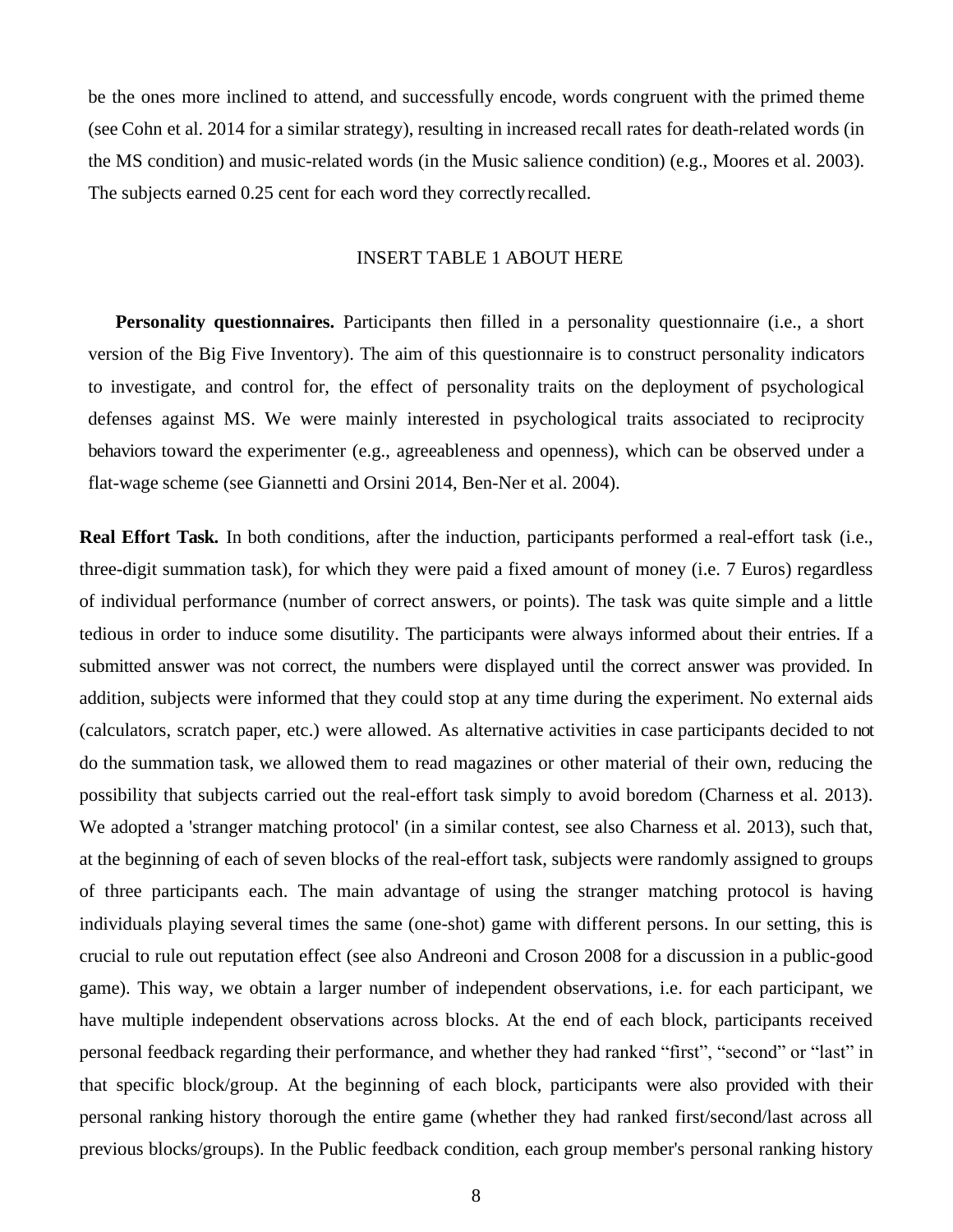was available to all participants in the group, whereas in the private feedback condition it was not. At most, in the private condition participants could infer their standing relative to the other members of that specific group, and only at the end of the block.

**Exit questionnaires**. Finally, in addition to subjects' personality traits, we collected information on participants' characteristics and attitudes by means of a series of questionnaires, in order to control for the potential effect of these variables on individual performance. These variables are summarized in Table (1). First of all, given that the effort task involved summations, we collected information on individuals' ability in mathematics (i.e. *Math Ability*), asking subjects to rate – from 1 (i.e. definitely false) to 5 (i.e. definitely true) – their agreement with the following statement: "In the past I have proved to have good mathematical skills". Moreover, given that the experimental procedure assesses participants' attitude towards whether or not to make effort in order to receive the same money, we administered a scale of materialism (Rindfleisch et al. 2009), requiring to rate one's agreement with 4 statements (e.g., "I would be happier if I could buy more things") on a 1 (low agreement) to 5 (high agreement) Likert scale. Finally, because the effect of MS is influenced by individual levels of insecurity, with more (compared to less) insecure individuals experiencing stronger MS effects (Rindfleisch et al. 2009), we controlled for participants' level of insecurity in three domains, namely their relationships with others (i.e. *Development Insecurity scale*), their personal skills and abilities (i.e. *Personal Insecurity scale*), and their appearance and social interactions (i.e. *Social Insecurity scale*) (Rindfleisch et al. 2009). MS effects are also influenced by personal values, such as religiosity and personal relations (Rindfleisch et al. 2009). Therefore, we asked participants to rate to what extent family, friends, work and religion were important in their lives on a scale from 1 (definitely not important) to 5 (definitely important). In addition to personality traits, we measured participants' attitudes towards reciprocating behavior, by asking participants to rate – from 1 (i.e. definitely not) to 5 (i.e. definitely yes) their agreement with the following statement: "If someone does something that is beneficial to you, would you be prepared to return the favor even if this was not agreed upon in advance and may be costly for you?" We controlled for reciprocating attitudes because our experimental procedure involves deciding whether or not to perform more or less effort in the absence of economic incentives. Therefore, we wanted to reduce the possibility that participants performed the task merely to reciprocate the experimenter's effort in setting up the experiment.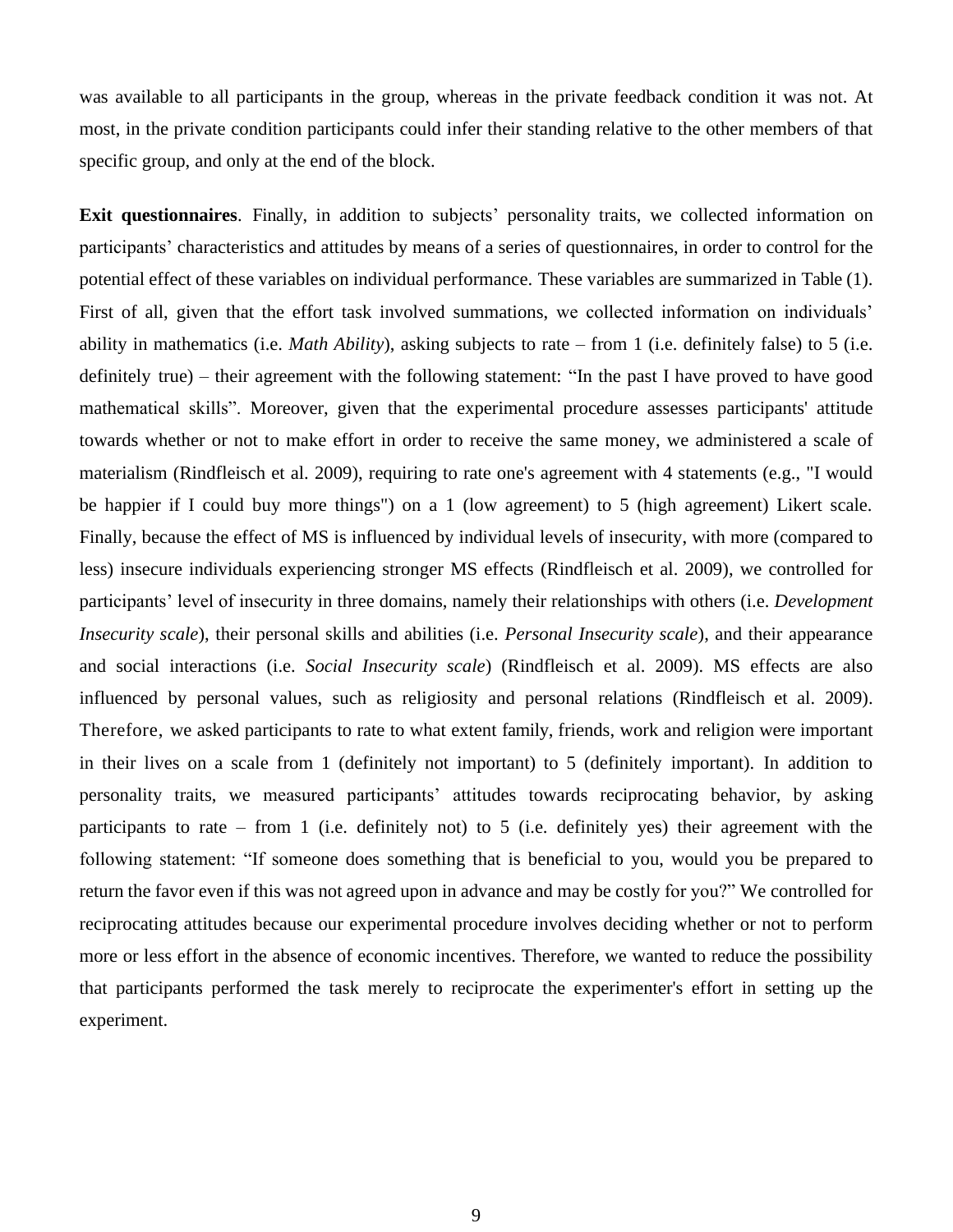## **3 Results**

#### **3.1 Manipulation checks**

Table 2 reports the proportion of theme-related and theme-unrelated words correctly recalled in the MS and in the Music salience condition, as well as other variables concerning the effect of the two types of induction. Importantly, in both conditions theme-related words were recalled more frequently than theme-unrelated words, supporting the success of the priming strategy. This effect, however, was larger in the MS compared to the Music Salience induction, likely due to the fact that death-related words are more memorable than music-related words. The same results are obtained analysing the ratio of theme-related to total words recalled. Notably, there were no differences between conditions in the effort exerted in writing the essay or in the intensity of the emotions elicited, suggesting that the priming strategy had an effect on the *quality* of participants' thoughts (and, presumably, emotions), not the *quantity* of cognitive effort exerted or elicited emotion.

# INSERT TABLE 2 ABOUT HERE

#### **3.2 Univariate analysis**

In this section we present a comparative analysis of performance at session level across treatments. Figure (1) shows the distributions of the total number of points (correct summations) by condition (MS vs. Music salience) and type of feedback (Private vs. Public).

As it is apparent, the distributions of the number of points in the MS and the Music salience induction have a different shape, for both the Private and Public feedback condition. In order to test the statistical significance of the effects, we first compared the number of points between conditions (MS and Music salience). Since we adopted a stranger matching protocol to achieve independence among observations (i.e. to account for correlation of observations within groups), we analysed the average number of points for each group per block. This way, we have one independent observation for each group per block (in a similar setting, see Charness et al. 2013). The results reported in Table (3) from unpaired and one-sided t-tests suggest that there are significant differences when comparing the distributions according to the priming strategy: individuals reported fewer points under MS compared to Music salience (the mean difference of the two distributions is -0.653, significant at 5% level), and more points when they received public compared to private feedback (the mean difference of the two distribution is 1.071, significant at the 1% level), though the magnitude of this effect was lower under MS (i.e. 0.905) than under Music salience (i.e. 1.386).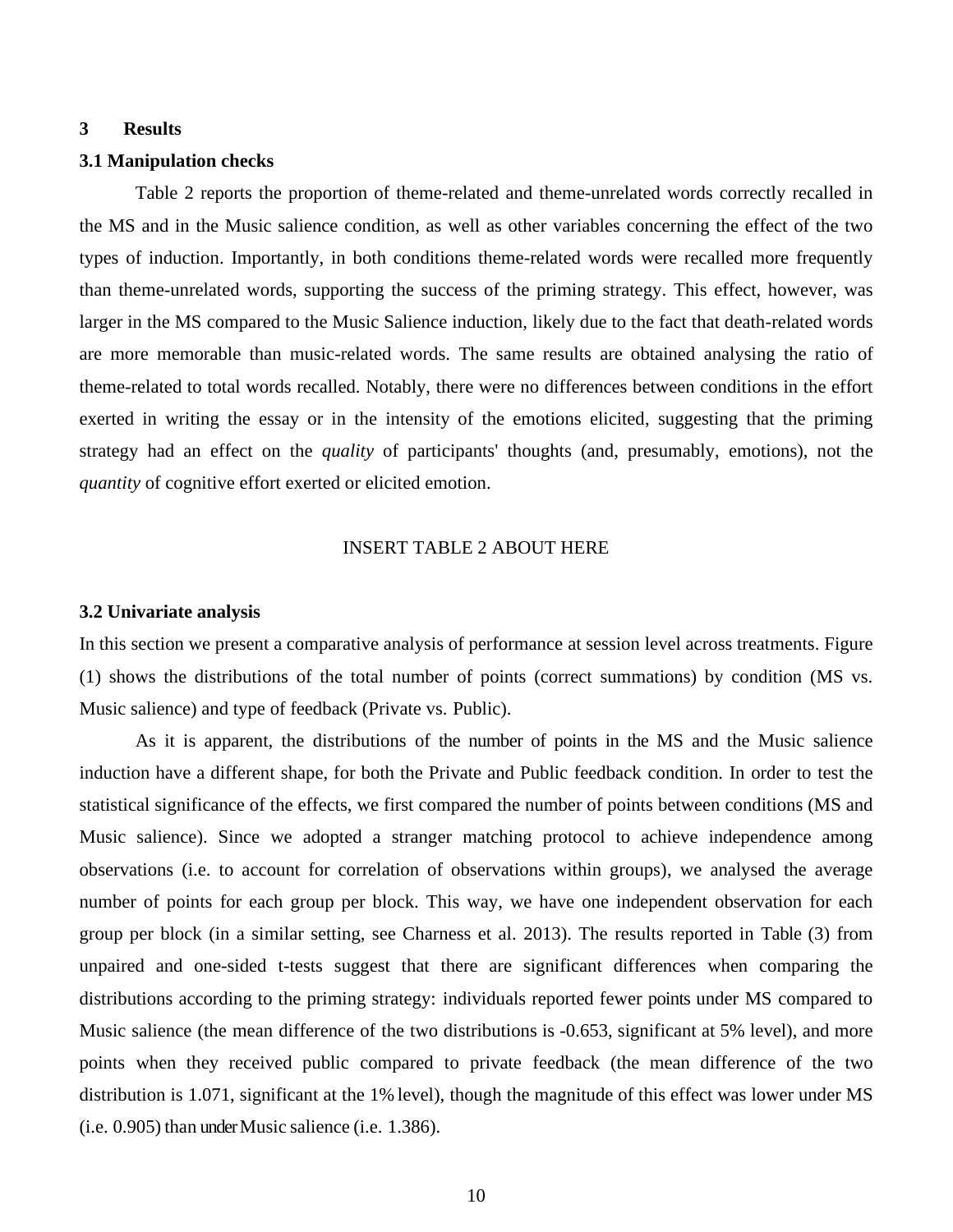As Figure (1) points to larger variance under Music than MS, comparing the means of distributions may not be sufficient. Indeed the Mann-Withney and Kolmogorov tests strongly rejected the null hypothesis that groups are drawn from two populations with the same distribution in all cases. The only exception is MS, which appears to have the same distribution under both types of feedback. As a result, the difference between the MS and the Music salience condition is numerically (though not significantly) larger when participants received public vs. private feedback (-0.292 vs. -0.948), suggesting that the effect of MS (a reduction of productivity) is more pronounced in the Public compared to the Private Feedback condition.

Overall, this first set of analyses indicates that individuals perform worse when they are primed with death-related (compared to music-related) thoughts, with an additional effect on the variance of the distributions of points, such that individuals tended to behave more homogeneously in the MS condition compared to the Music salience condition. Thus, contrary to our hypothesis H1, we observed a relaxationnot an increase- in performance in the MS compared to the Music salience condition. Under a flat-wage scheme, MS did not seem to promote individuals' quest for self-esteem (prediction #2 from TMT), but, rather, adherence to cultural worldviews (prediction #1 from TMT), as is the materialistic principle of least possible effort (avoid effort that is not compensated) (see Kasser and Sheldon 2000; Arndt et al. 2004b). We also found that individuals generally performed better when provided with public feedback, though this effect was mitigated under MS. We comment more on this in the Discussion.

# INSERT FIGURE 1 AND TABLE 3 ABOUT HERE

#### **3.1 Multivariate analysis**

In this section we analyse participants' performance under the MS and Music salience induction, while accounting for a number of control variables measured at individual level (see Table (1) for a description of these variables). As the dependent variable will be, in both cases, the total number of points, which is left-censored at zero, we rely on a Tobit model that is suitable for this type of variable.<sup>1</sup>

# INSERT TABLE 4 ABOUT HERE

<sup>&</sup>lt;sup>1</sup> The Tobit model (Tobin, 1958) was developed in econometrics for analyzing data of household expenses, which have a high amount of zero data for luxury goods. The Tobit model is a generalization of ANOVA: if there is a small number of zeroes in the data, the results of ANOVA and Tobit will be nearly the same (as in standard linear regressions). If, on the other hand, there is a large number of zeros in the data, the estimated differences will emerge in the Tobit analysis. Hence, the Tobit model is suitable when the dependent variable is one that is roughly continuous over strictly positive values, but is zero for a nontrivial fraction of the population (Marin-Galiano and Kunert, 2006).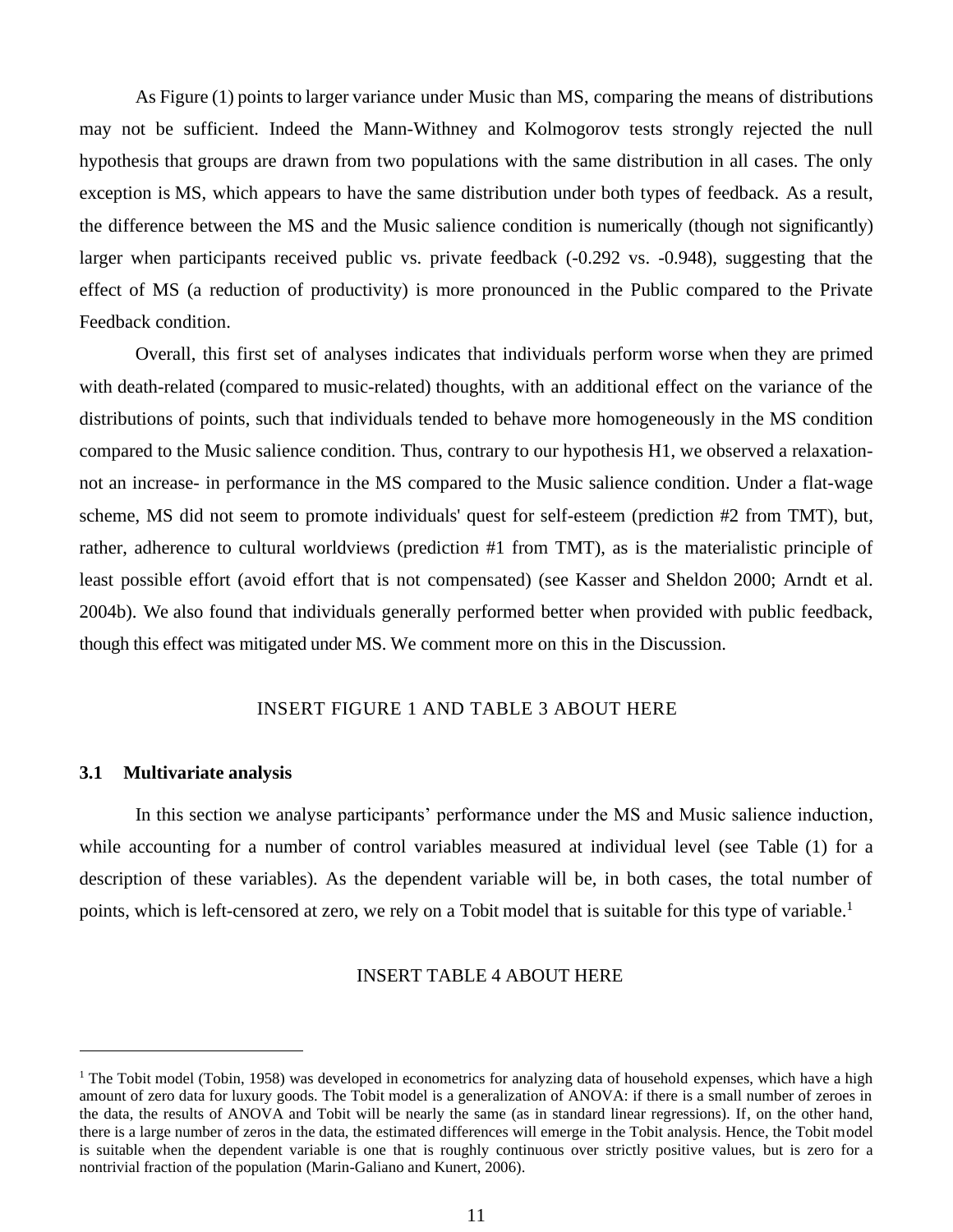In line with mean comparisons tests in Table (3), in column *a* we observe a larger (though not significant) effect of public feedback under the Music salience compared to the MS induction, both with private and public feedback, confirming the results from the univariate analyses. In order to control for the success of our priming strategy, we added, in column *b*, the number of words a subject was able to remember from the incidental memory task in the MS and in the Music salience conditions. The variable named *Theme-related words* indicates the number of correctly recalled music-related words in the Music salience condition, while the interaction term (i.e., *Theme-related words\*MS)* indicates the number of correctly recalled death-related words in the MS condition. The coefficient for *Theme-related words* in the MS condition is positive (+0.500) and significant, suggesting that individuals for whom the MS induction was stronger were also those that achieved more points. In contrast, the coefficient for *Theme-related words* in the Music salience condition was not significant, indicating that thinking about music (as opposed to death) had no effect on performance (see also Kassel and Sheldon, 2000). Notably, this result holds even when controlling for the number of neutral words (*Theme-unrelated words*) a subject was able to remember from the study phase (or if we use the ratio of theme-related to total words recalled). Thus, it was the propensity to retrieve death related words in the MS condition (and hence the relative strength of the MS induction), and not the mere quantity of words recalled, that had an impact on participants' performance in the real-effort task in the MS condition. <sup>2</sup> We also added a categorical variable to column *c* (*Block*), which accounts for possible temporal trends in the experiment. The *Block* coefficient was positive (+0.365) and statistically significant, suggesting that subjects progressively achieved more points across blocks, suggesting practice effects, or that participants became more competitive with time. This effect, however, was lower under the public feedback treatments: the interaction term of *Block* with *Public Feedback* is negative  $(-0.273)$  and statistically significant.<sup>3</sup> This suggests that in this treatment there was no increase in performance across blocks. It is important to note that the size and significance of *Theme-related Words\*MS* remained the same after controlling for *Block,* while the *Public Feedback* dummy became statistically significant. To control for individual unobservable abilities, we further added subjects' ability in mathematics to column *d* (*Math Ability*), along with a dummy variable equal to 1 for those subjects who experienced the loss of a loved one in the recent past (*Loss*). Although the coefficient on *Math Ability* had a positive (+0.736) and statistically significant effect on the number of points, the size and significance of *Theme-related Words* remain the same. *Loss* was not significant.

Thus, even though the results from the univariate analysis indicate a general relaxation of

<sup>&</sup>lt;sup>2</sup> There are not significant effects when Theme-Related Words are interacted with public-feedback.

<sup>3</sup> There are not significant effects when *Block* is interacted with the *MS* condition.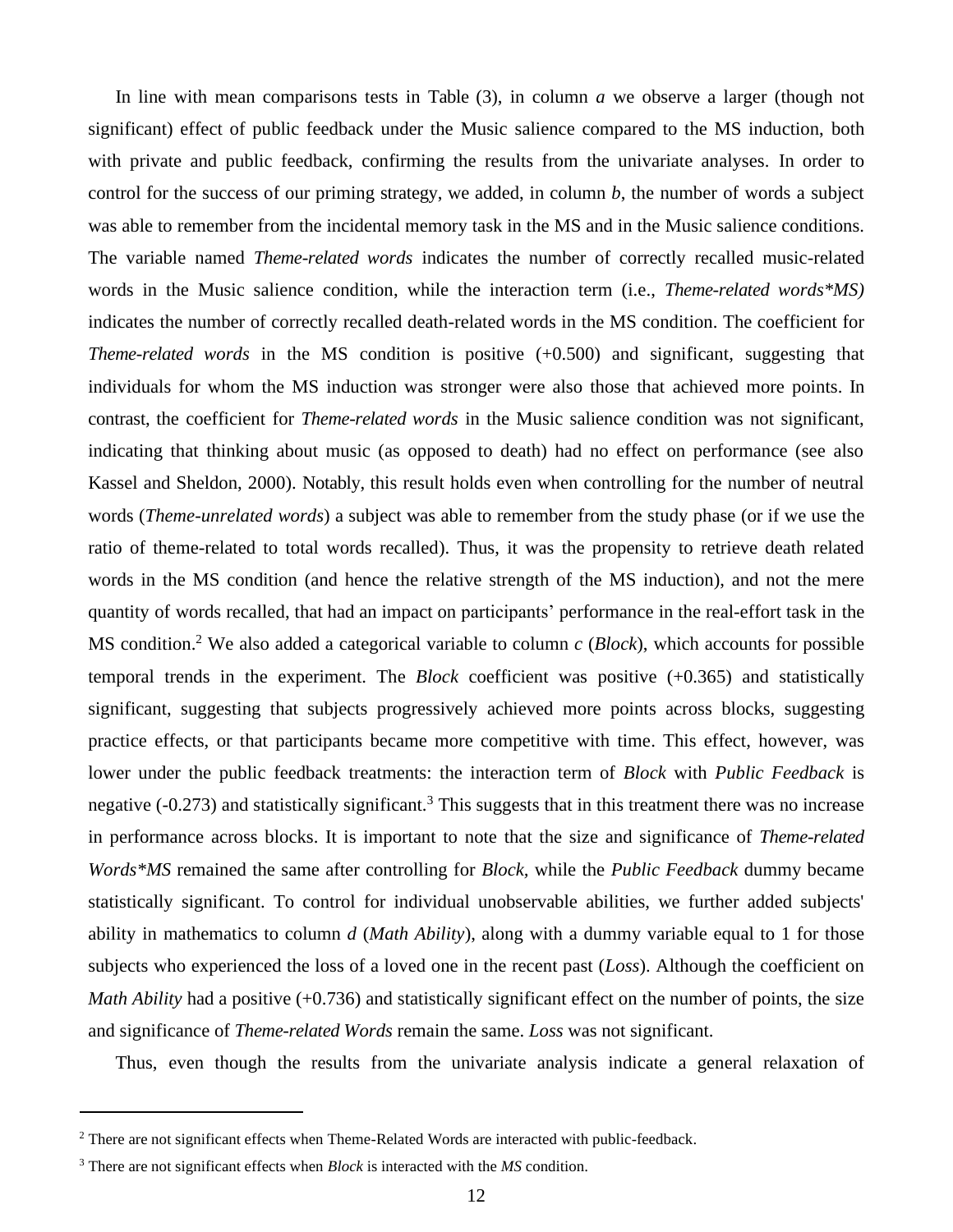performance under MS vs. Music salience induction, individual susceptibility to the MS induction was positively correlated with performance. Why could this be the case? As anticipated, MS has been suggested to operate through two cannels: on the one side, it strengthens individuals' adherence to salient values and worldviews (1); on the other side, it promotes behaviors that boost self-esteem (2). One possibility, therefore, is that in individuals high in trait materialism MS mainly strengthened adherence to materialistic worldviews (least possible effort) induced by the flat-wage scheme under #1. In contrast, in individuals low in trait materialism, for whom materialistic instances are presumably less salient, MS bolstered the quest for self-esteem and productivity (#2). To test this hypothesis, we divided participants into a High Materialism group and a Low Materialism group based on a median split, and re-ran the Tobit model on each group separately (see Table 5). Consistent with our hypothesis, we found that the previously described effect of the variable *Theme-related words* on the number of correct summations was significant in individuals low in trait materialism  $(0.621; p < 0.001)$ , but not in those high in trait materialism (0.355; n.s.), for whom mathematical abilities were the main factor driving performance in the summation task.

#### INSERT TABLE 5 ABOUT HERE

#### **3.2 Additional robustness check**

In Table (A1) in the *Appendix*, we control for the robustness of the previous results to a number of other controls. Firstly, we rely on a general indicator of reciprocity. The inclusion of this variable in column *a* does not alter our results. Secondly, we control for individual agreeableness and openness (as measured through the short version of the big-five questionnaire) in column *b*, as these traits are associated with reciprocating behavior (Giannetti and Orsini 2014). We add two indicators of, respectively, the effort exerted by the subjects (i.e. *Effort*), and the reported intensity of emotions they felt (i.e. *Emotion*) while writing their essay, in column *c* (see Table (2)). Again, the results remain the same, although the strength of the emotion felt while writing the essay had a positive and significant effect on the number of correct summations entered, again in support of the hypothesis that individual susceptibility to the MS induction had a positive impact on productivity. Finally, we added participants' age (*Age*) and sex (*Female*) to column *d*, and variables indicating individual's level of uncertainty in relationships with others (i.e. *Development Insecurity*), in personal skills and abilities (i.e. *Personal Insecurity*), and in appearance and social interactions (i.e. *Social Insecurity*) in column *e*. Although the coefficient for *Personal Insecurity* is marginally significant at a level of 10%, the size and significance of the coefficients on the main variables of our interest do not change. Lastly, we also control for other possible cultural worldviews such as religious beliefs, family, friends and work attachment. The results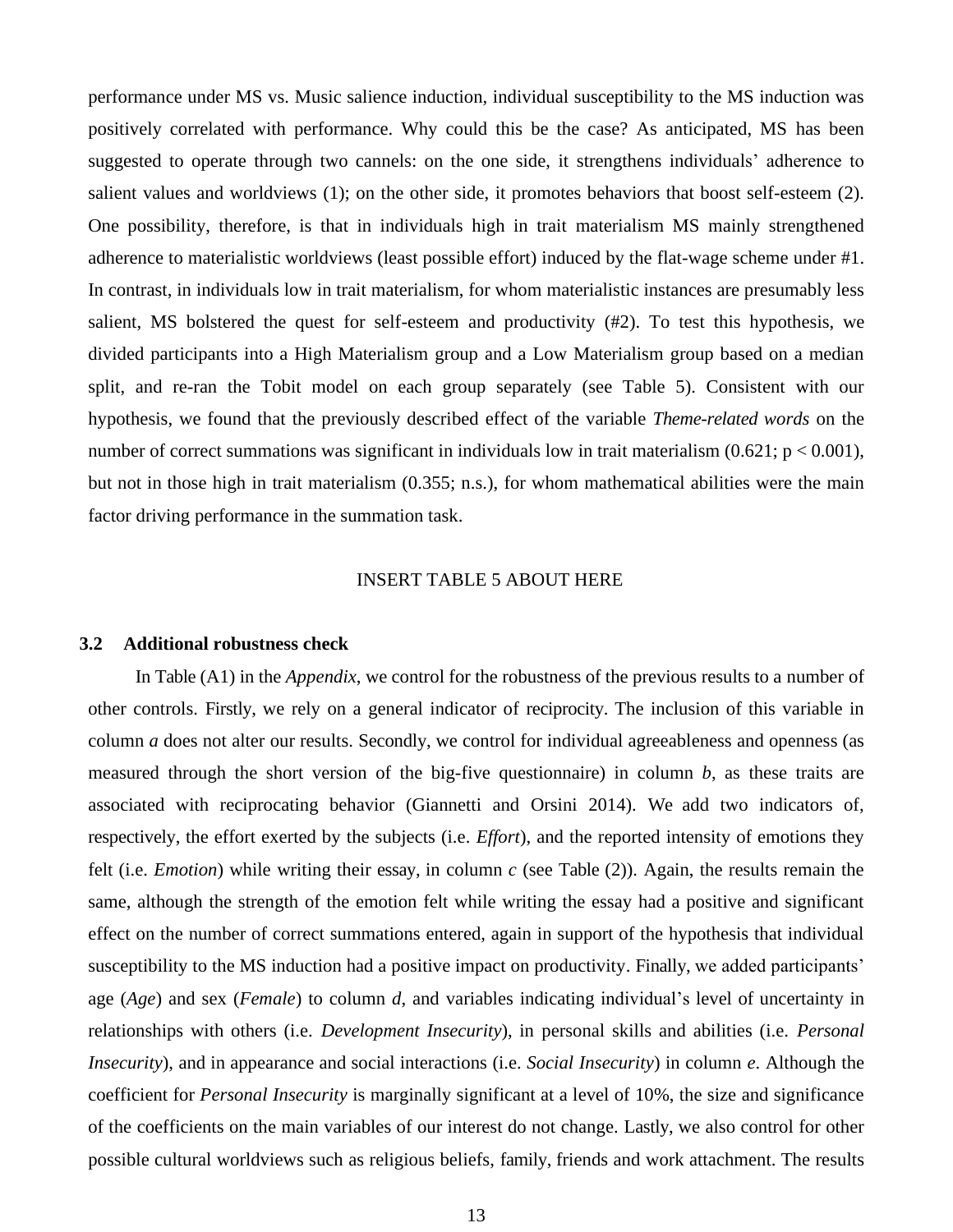(not reported) are also robust to these last controls.

#### **4 Discussion**

Humans are the only living beings who are aware of their mortality. As postulated by Terror Management Theory (TMT), human behavior and mental life are strongly motivated by the need to defend from existential anxiety arising from mortality awareness, which is achieved by (1) adhering tightly to cultural worldviews and shared values and (2) engaging in behaviors boosting self-esteem. The aim of this experiment was to test the main predictions from TMT in an economy experiment that combined psychological priming techniques with economic, incentive-compatible mechanisms. After writing about death or a control topic (i.e. music), subjects were randomly divided into groups of three to perform a real-effort task, for which they were paid a fixed wage. Our design, involving a flat-wage scheme, allowed us to explore the effect of intrinsic incentives on individual performance while disentangling it from that of economic incentives. Under this scheme, indeed, participants have no economic incentive to perform. To further distinguishing between self-esteem and status-seeking, our participants received either public or private feedback on their relative ranking.

Different from what expected (hypothesis H1), the main result of the present study is that participant performed more poorly under MS vs. Music salience, entering a lower number of correct summations. Before discussing this result, it is important to note that it is unlikely to be due to a decrease in cognitive resources following the MS (compared to the Music salience) induction, because participants self-reported similar levels of effort after writing the essay between conditions. Selfreported levels of emotion, too, were similar between conditions. Obviously the type of emotion may have differed, but the intensity of reported emotions did not, suggesting that individuals were similarly engaged by the two induction procedures. Another possible concern about our experimental design is that individuals may exert effort simply to please the experimenter, as a form of reciprocation (Zizzo 2010; Giannetti and Orsini 2013). We think, however, that reciprocating behavior does not underly our main findings. First, it is not clear why this tendency should be more marked in the Music salience vs. MS condition. Second, our findings held when we controlled for the self-reported tendency towards reciprocation and for personality traits associated with this tendency by including them in our regression model (Ben-Ner et al. 2004; Giannetti and Orsini, 2013). As well, it does not seem that our findings reflected a change in discounting modes under MS, for example a preference towards immediate over delayed gratification in response to increased awareness of the end of life. Indeed, MS has been found to reduce, not increase, delay discounting, making individuals more future-oriented, and less interested in immediate gratification (Kelley and Schmeichel 2015).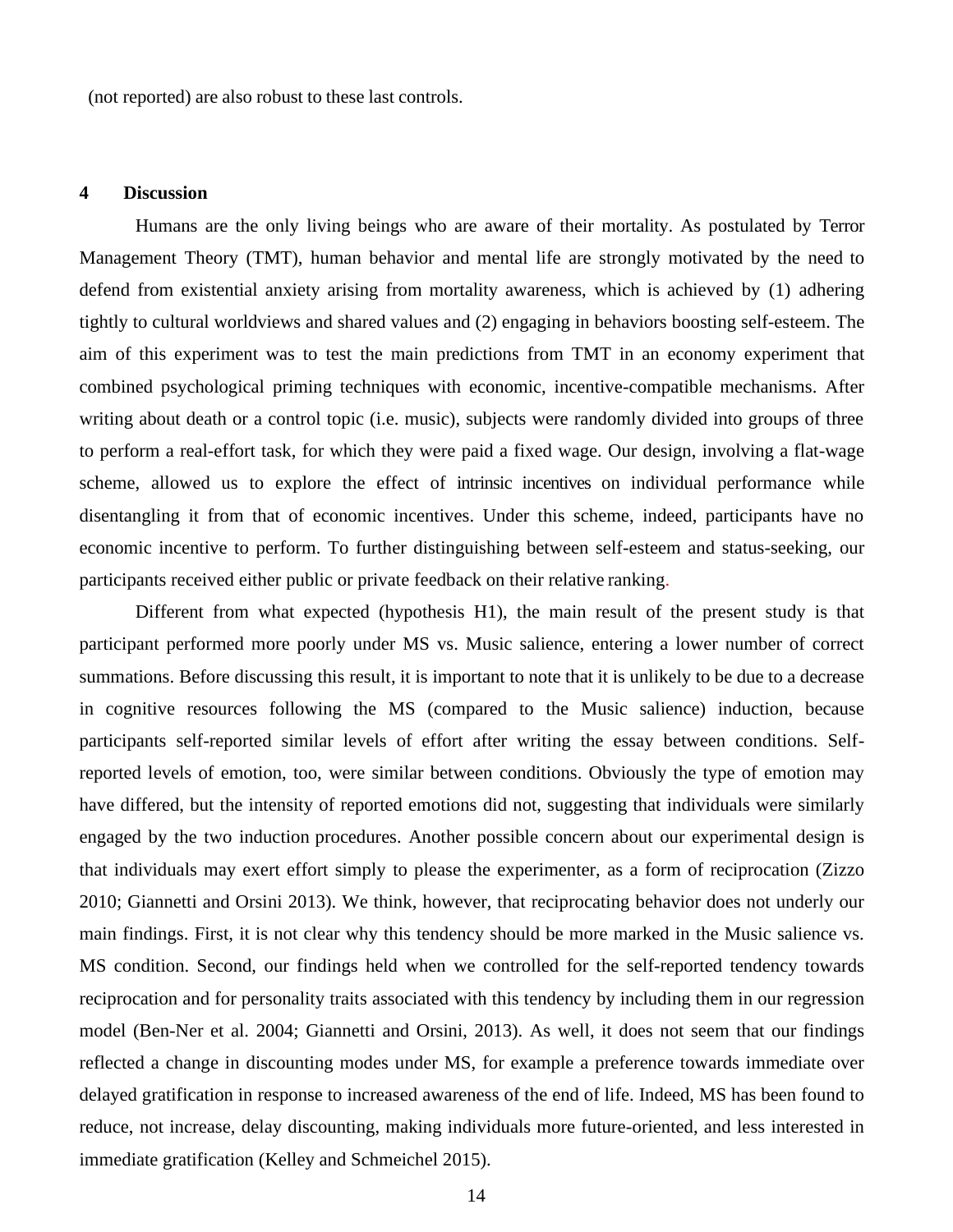As anticipated, TMT postulates that MS may operate through two channels: (1) strengthening one's adherence to cultural worldviews and shared values, and (2) promoting behaviors that boost selfesteem. Notably, different worldviews and values may be salient depending on the specific situation (Jonas and Greenberg 2013). We note that the flat-wage scheme we adopted does not provide monetary incentives to perform; on the contrary, in that economic setting effort is subjectively costly but not rewarded. We argue, therefore, that the relaxation of performance under MS reflects individuals' general adherence to materialistic values and worldviews, such as the principle of least possible effort: avoid effort that is not compensated. Thus, in the absence of economic incentives, it is prediction #1 from TMT that prevails (as opposed to the quest for self-esteem) in determining the effect of MS on productivity. Interestingly, the relaxation of performance under MS came along with a significantshrink in variance, such that individuals behaved more homogeneously (conformistically?) under MS, as one would expect if individuals were indeed obeying a "shared" value, as materialism no doubt is, at least in our society. Thus, our results fit with previous research showing that individuals tend to become more materialistic (i.e. more sensitive to economic incentives) and less creative (i.e. in order to reduce differentiation from the majority position) when reminded of their own death (see, for example, Kasser and Sheldon 2000; Arndt et al. 2004b).

The results from multivariate analysis, however, showed that MS did not necessarily translate into materialism across all individuals, and that individual differences influenced the effect of MS on performance. We analysed the number of theme-related words (i.e., death- related words in the MS condition and music-related words in the Music condition) individuals were able to recall after the mortality and music salience induction as an index of the effectiveness of the induction. We found that the number of theme-related words recalled under MS correlated positively with the number of correct summations entered, whereas theme-related words recalled under music salience had no effect on productivity, as if individuals' susceptibility to the MS induction induced them to pursue high performance levels, in accordance with previous research (Pyszczynski et al. 2015; Becker 2007). Consistent with this, the intensity of emotions felt while writing the essay about one's own death (but not music) also correlated positively with performance levels. Interestingly, the relation between memory for death-related words and performance held for individuals low in trait materialism, but not for those high in trait materialism. Thus, whereas individuals high in trait materialism avoided effort that was not compensated, individuals low in trait materialism, for which materialistic precepts are less salient, showed a tendency to increase their level of performance depending on their susceptibility to the MS induction. Thus, in individuals low in trait materialism, the quest for self-esteem favored effort and high performance levels despite the absence of economic incentives to perform. Also, it was in individuals low - not high - in trait materialism that we observed an effect of a recent personal loss on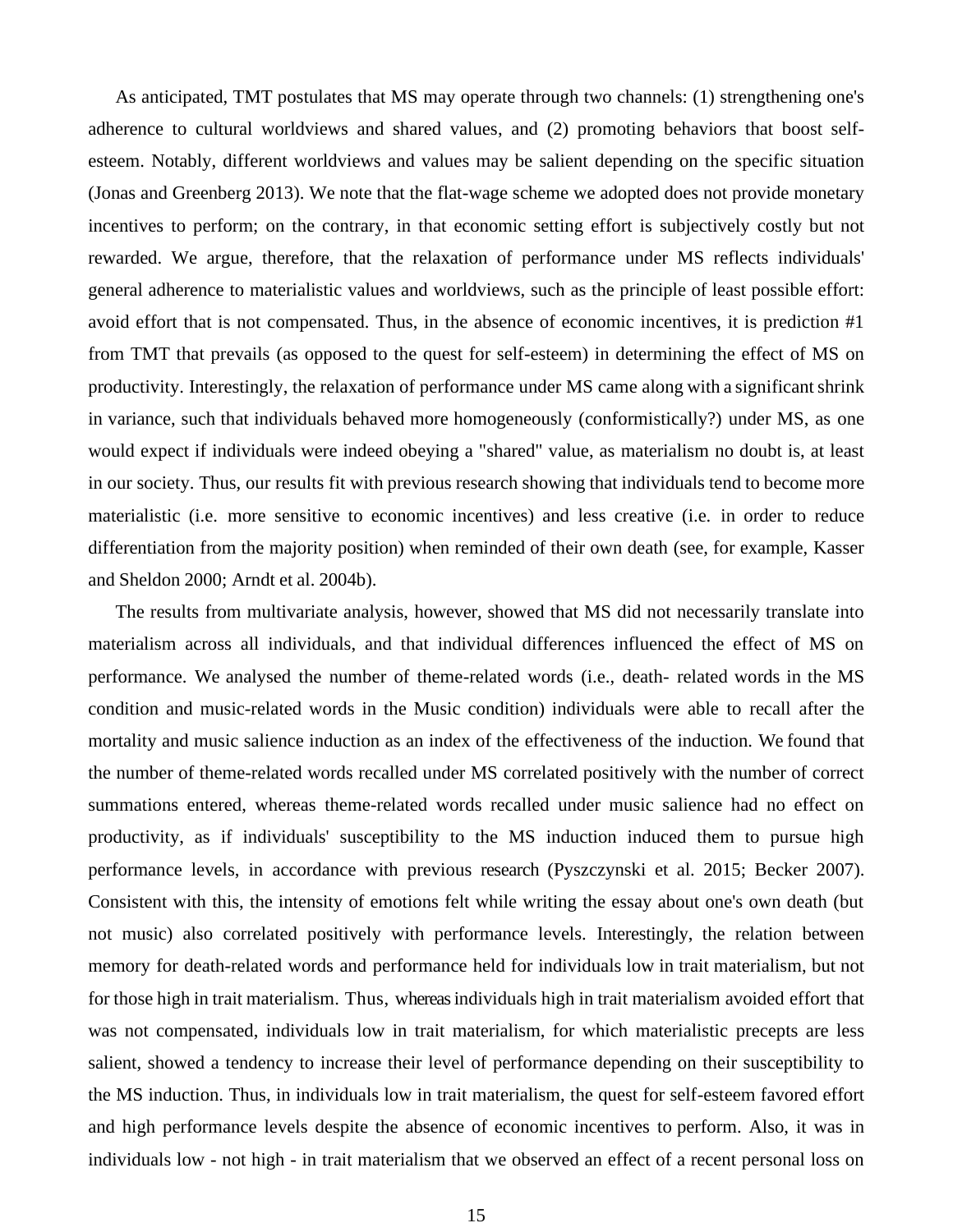performance under MS, highlighting again differences in the deployment of distal defenses to MS depending on personality.

A secondary aim of this study was to compare the effect of private and public feedback on performance. We found that, across conditions, individuals performed better when public feedback was provided, in line with previous experimental economic research (e.g. Charness et al. 2013). However, different from what expected (hypothesis H2), we found that the magnitude of the effect of public feedback on performance was lower under MS compared to Music salience. This result is interesting, as it indicates that when individuals are reminded of their own death, they care relatively less about public recognition; despite low, their effort appears totally driven by the intrinsic need for self-esteem, not status. Consequently, there is no additional effect on performance from the provision of a public (as opposed to only private) feedback.

An alternative interpretation of our findings is based on competition. That is, MS may have reduced competition (as opposed to activate distal psychological defences, such as the quest for self esteem and adherence to shared worldviews), while public feedback reduced it. In our experimental setting, selfesteem and competition are obviously interwined. Why should individuals compete in entering summations if not to improve their self-esteem, given the absence of monetary incentives? We think, however, that the pattern of results we obtained favors an interpretation based on psychological defenses. Were the results driven by competitiveness, indeed, individuals more sensitive to the MS induction, i.e., those who recalled more death-related words, should have proved the least competitive, entering relatively fewer correct summations. We, however, observed the opposite, which is more in line with the hypothesis that MS increased performance, at least in non materialistic individuals.

To conclude, using an experimental economic setting we have contributed to qualify the effect of MS on individuals' motivations and behavior. We have shown that individuals protect themselves from MS through different mechanisms, which depend, at least in part, on the specific experimental setting and on personality factors. Under an economic flat-wage scheme, MS flattened individuals to exert the least possible effort in the task, embracing and obeying shared, materialistic worldviews and values. The effect of MS on materialistic instances was indeed maximally apparent in individuals high in trait materialism. In individuals low in trait materialism, however, we observed a tendency to increase performance levels under MS, which tracked individuals' susceptibility to the MS induction, as if the quest for self-esteem were the main antidotes these individuals deployed against existential anxiety. Our findings, therefore, make us agree with, yet qualify, John Donne's famous saying "*death makes us all equal when it comes*": This is favored by materialism, and opposed by vivid experience of deathrelated contents.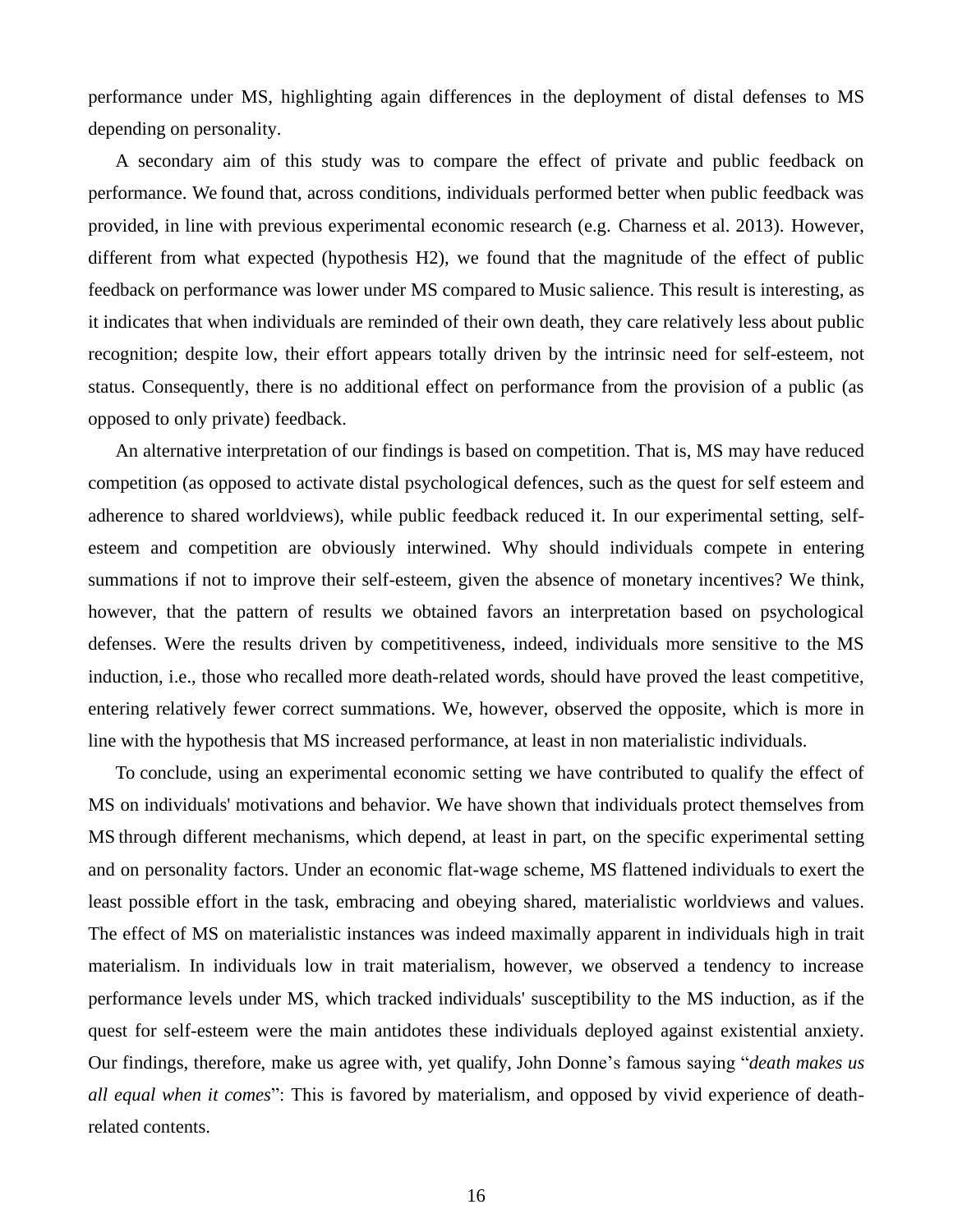# **Acknowledgements**

This research has benefited from discussions with a number of people. We would like to thank Maria Bigoni, Fabio Galeotti, Alexia Gaudeul, Antonino Rotolo, as well as participants at SONIC meetings and internal seminars at the University of Bologna. Financial support from the University of Bologna - FARB research project "Mortality salience, conformitá a norme giuridiche e sociali, comportamenti economici: modelli teorici e metodologie sperimentali" is gratefully acknowledged. The authors declare that they have no conflict of interest.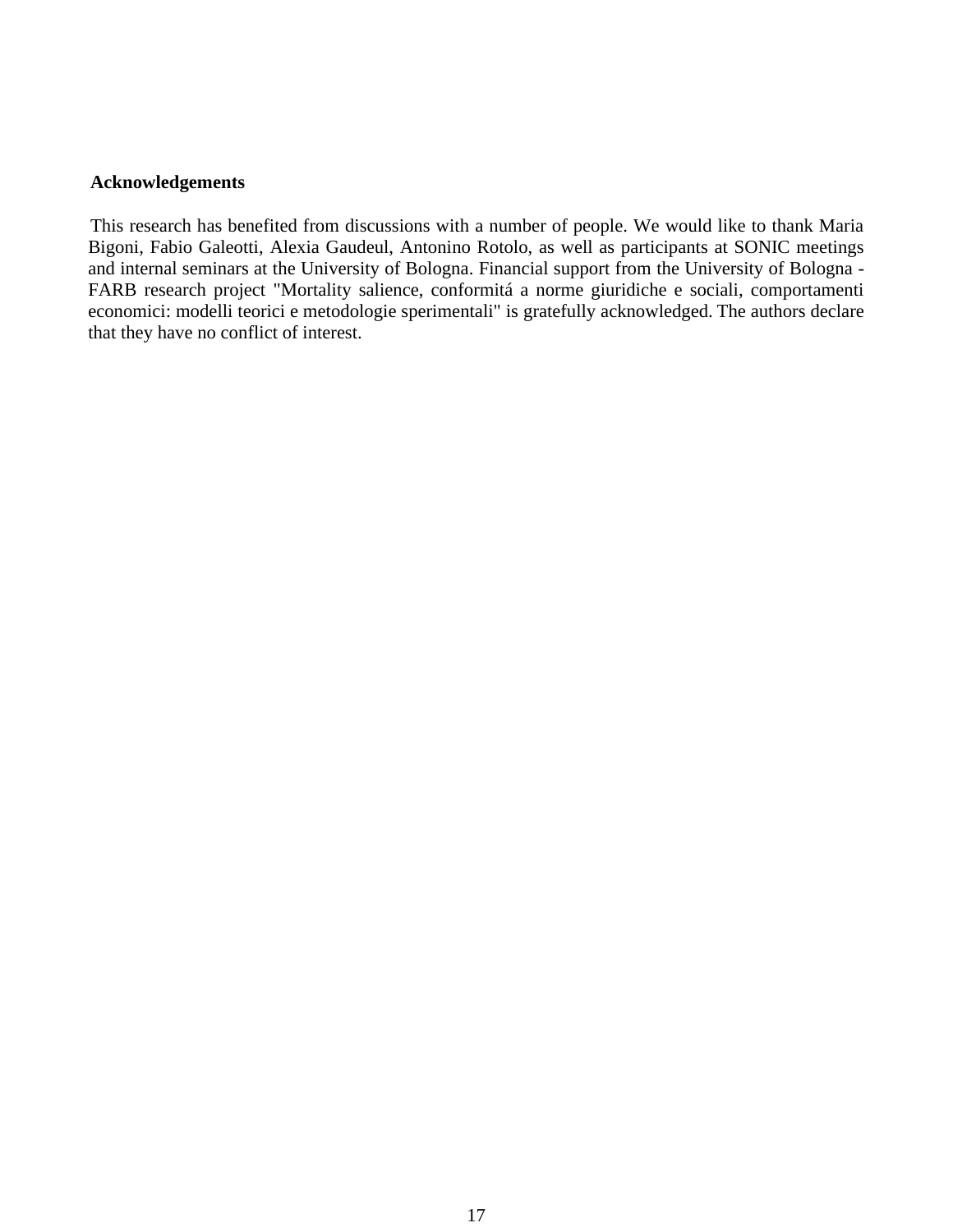#### **References**

- Andreoni, J., Croson, R. (2008). Partners versus strangers: Random re-matching in public goods experiments. *Handbook of experimental economics results*, *1*, 776-783.
- Arndt, J., Cook, A., Routledge, C. (2004a). The blueprint of terror management. *Handbook of experimental existential psychology*, 37.
- Arndt, J., Solomon, S., Kasser, T., Sheldon, K. M. (2004b). The urge to splurge: A terror management account of materialism and consumer behavior. *Journal of Consumer Psychology* 14 (3), 198–212.
- Azmat, G., Iriberri, N. (2010). The importance of relative performance feedback information: Evidence from a natural experiment using high school students. *Journal of Public Economics* 94 (7), 435–452.
- Azmat, G., Iriberri, N. (2011). The provision of relative performance feedback information: An experimental analysis of performance and happiness. Universitat Pompeu Fabra Working Paper.

Becker, E. (2007). The denial of death. Free Press.

- Ben-Ner, A., Putterman, L., Kong, F., Magan, D. (2004). Reciprocity in a two-part dictator game. *Journal of Economic Behavior & Organization* 53 (3), 333–352.
- Blanes i Vidal, J., Nossol, M. (2011). Tournaments without prizes: evidence from personnel records. *Management Science* 57 (10), 1721–1736.
- Charness, G., Masclet, D., Villeval, M. C. (2013). The dark side of competition for status. *Man- agement Science* 60 (1), 38–55.
- Cohn, A., Fehr, E., Maréchal, M. A. (2014). Business culture and dishonesty in the banking industry. *Nature*.
- Cohn, A., Maréchal, M.A. (2016) "Priming in economics." *Current Opinion in Psychology,* 12, 17-21.
- Giannetti, C., Orsini, R. (2014). Being nice with the experimenter? *Applied Economics Letters* 21 (12), 857–861.
- Greenberg, J., Solomon, S., Pyszczynski, T. (1997). Terror management theory of self-esteem and cultural worldviews: Empirical assessments and conceptual refinements. *Advances in Experimental Social Psychology* 29, 61–139.
- Jonas, E., Greenberg, J. (2013). Generosity, greed, norms, and death–differential effects of mortality salience on charitable behavior. *Journal of Economic Psychology*.
- Kasser, T., Sheldon, K. M. (2000). Of wealth and death: Materialism, mortality salience, and consumption behavior. *Psychological Science* 11 (4), 348–351.
- Kelley, N.J., Schmeichel. B.J. (2015). Thinking about death reduces delay discounting. PLOS one, 10, e0144228.
- Kosfeld, M., Neckermann, S. (2011). Getting more work for nothing? symbolic awards and worker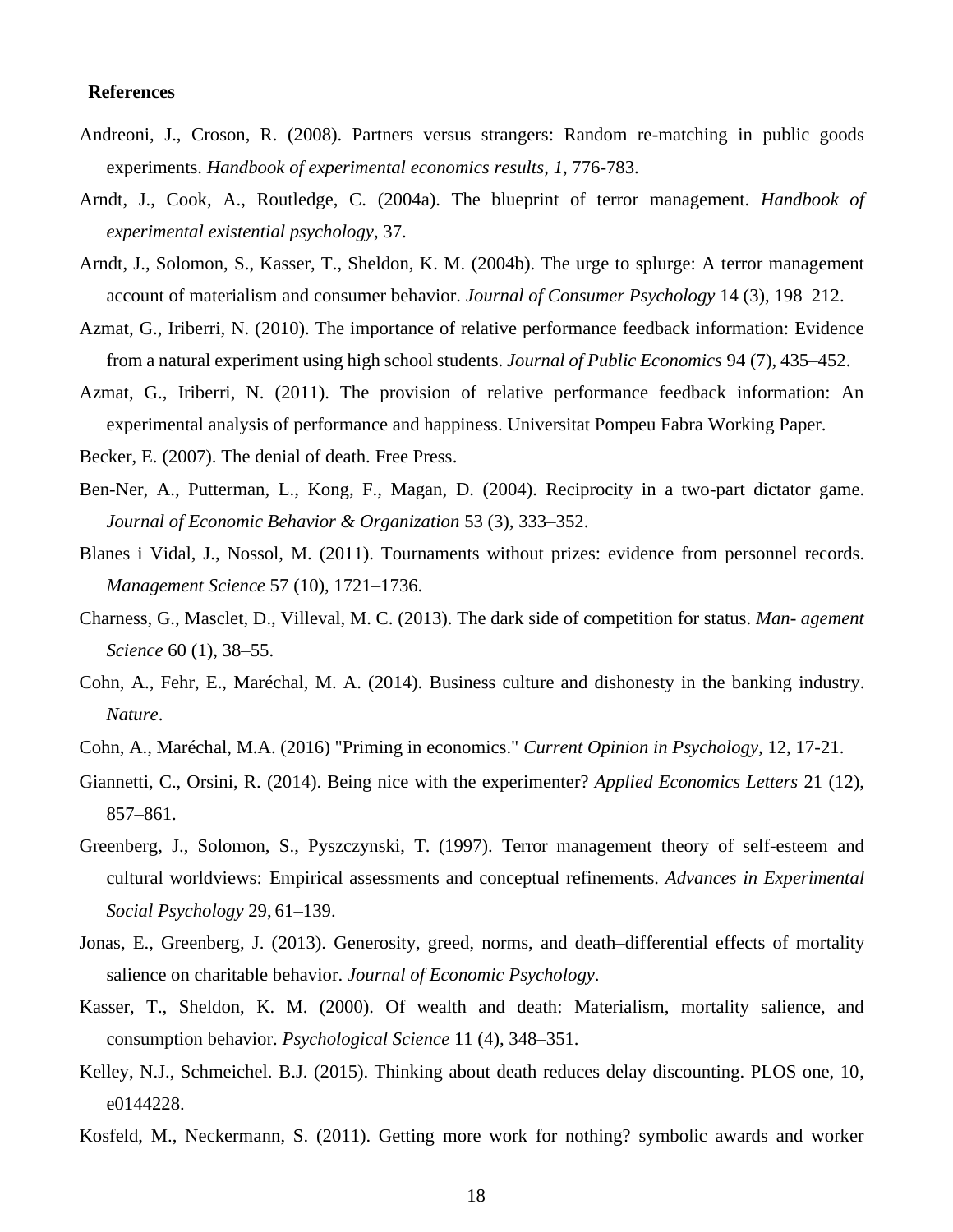performance. *American Economic Journal: Microeconomics* 3 (3), 86–99.

- Marin-Galiano, M., & Kunert, J. (2006). Comparison of ANOVA with the Tobit model for analysing sensory data. *Food quality and preference*, *17*(3), 209-218.
- Moores, E., Laiti, L., Chelazzi, L. (2003). Associative knowledge controls deployment of visual selective attention. *Nature Neuroscience* 6 (2), 182–189.
- Moscovitch, M., Talmi, D. (2007). Learning, memory, & knowledge. In: Baars B. (Ed.), Cognition, Brain, and Consciousness. Elsevier Science, Amsterdam, pp. 397–405.
- Pyszczynski, T., Solomon, S., Greenberg, J. (2015). Thirty years of terror management theory: From genesis to revelation. *Advances in Experimental Social Psychology.*
- Rindfleisch, A., Burroughs, J. E., Wong, N. (2009). The safety of objects: Materialism, existential insecurity, and brand connection. *Journal of Consumer Research* 36 (1), 1–16.
- Rustichini, A. (2008). Dominance and competition. *Journal of the European Economic Association* 6 (2- 3), 647–656.
- Simon, L., Greenberg, J., Harmon-Jones, E., Solomon, S., Pyszczynski, T., Arndt, J., Abend, T., et al. (1997). Terror management and cognitive-experiential self-theory: Evidence that terror management occurs in the experiential system. *Journal of Personality and Social Psychology* 72, 1132–1146.
- Solomon, S., Greenberg, J., Pyszczynski, T. (2004). The cultural animal: Twenty years of terror management theory and research.
- Tobin, J. (1958). Estimation of relationships for limited dependent variables. *Econometrica: journal of the Econometric Society*, 24-36.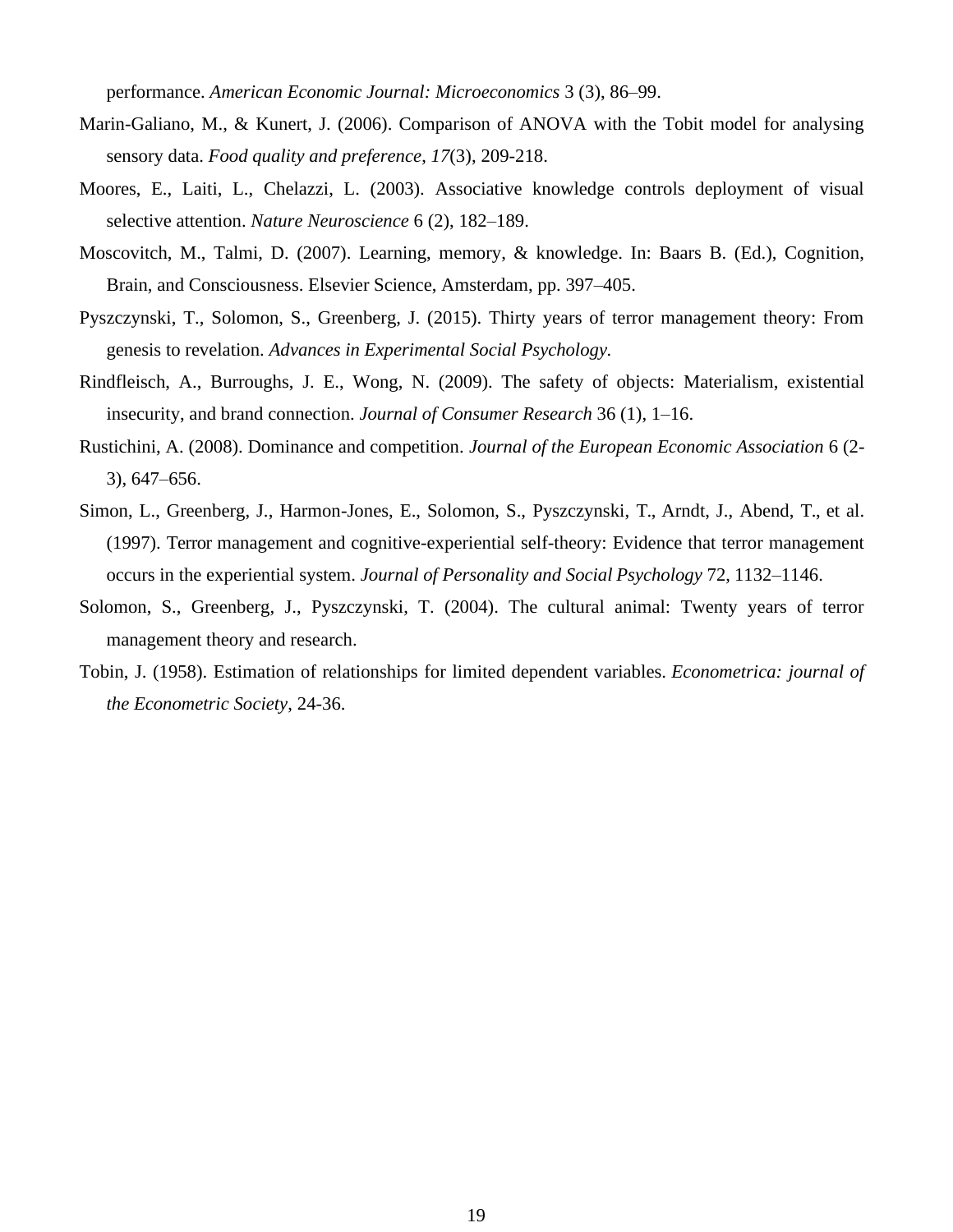| Table 1: SUMMARY STATISTICS BY CONDITION |
|------------------------------------------|
|------------------------------------------|

|                               |                                                                                                                                                                                            |            |              | <b>MORTALITY (N=66)</b> |       | $MUSIC$ (N=60)    |              |                  |            |
|-------------------------------|--------------------------------------------------------------------------------------------------------------------------------------------------------------------------------------------|------------|--------------|-------------------------|-------|-------------------|--------------|------------------|------------|
| Variable Name                 | <b>Description</b>                                                                                                                                                                         | Mean       | Std.<br>Dev. | Min.                    | Max.  | Mean              | Std.<br>Dev. | Min              | <b>Max</b> |
| Points                        | A discrete variable measuring the number of correct summations the subjects entered in each period                                                                                         | 12.50<br>6 | 3.985        | $\Omega$                | 22    | 13.16             | 4.905        | $\theta$         | 25         |
| <b>Public Feedback</b>        | A dummy variable which is equal to 1 for treatment with public feedback, and 0 otherwise                                                                                                   | 0.455      | 0.498        | $\mathbf{0}$            |       | 0.5               | 0.501        | $\boldsymbol{0}$ |            |
| Theme-related Words           | This variable measures the number of words a subjects was able to remember in the the memor<br>task which are related to the treatment (death-related for MS, and music-related for Music) | 4.606      | 2.977        | $\overline{0}$          | 11    | 2.683             | 2.323        | $\theta$         | 7          |
| Theme-unrelated words         | This variable measures the number of neutral words remembered in memory task                                                                                                               | 1.758      | 1.406        | $\Omega$                | 5     | 1.350             | 1.329        | $\theta$         | 5          |
| Loss                          | A dummy variable which is equal to 1 if subjects experienced the loss of a close person one in the<br>recent past, and 0 otherwise                                                         | 0.273      | 0.446        | $\overline{0}$          |       | 0.200             | 0.400        | $\theta$         |            |
| <b>Math Ability</b>           | A categorical variable that measures individual past-ability in mathematics.                                                                                                               | 3.227      | 1.217        |                         | 5     | 3.333             | 1.301        |                  | 5          |
| <b>Effort</b>                 | A categorical variable which measures subjects' evaluation on the amount of effort exerted to write<br>the essay.                                                                          | 3.379      | 0.692        | 2                       | 5     | 3.433             | 0.864        |                  | 5          |
| Reciprocity                   | A categorical variable which measures individual tendency to reciprocate.                                                                                                                  | 3.900      | 0.79         |                         | 5     | 3.750             | 0.789        | 2                | 5          |
| Age                           | Participants' age in years.                                                                                                                                                                | 23.95      | 5.367        | 19                      | 56    | 22.71             | 2.879        | 18               | 35         |
| <b>Gender</b>                 | A variable equal to 1 for female and 0 otherwise                                                                                                                                           | 0.545      | 0.498        | $\Omega$                |       | 0.433             | 0.496        | $\theta$         |            |
| Agreeableness                 | A categorical variable which measures individual agreeableness and it is derived from a short<br>version of the Big-Five questionnaire.                                                    | 10.40<br>9 | 2.446        | 6                       | 18    | 11.10<br>$\Omega$ | 2.437        | 5                | 16         |
| <i><b>Openness</b></i>        | A categorical variable which measures individual openness and it is derived from a short version $o_i$<br>the Big-Five questionnaire.                                                      | 7.985      | 2.309        | 4                       | 14    | 9.050             | 2.751        | 5                | 20         |
| <b>Social Insecurity</b>      | This variable measures individual level of uncertainty in appearance and social interactions.                                                                                              | 0.075      | 0.743        | $-2.535$                | 1.031 | $-0.083$          | 0.828        | $-3.064$         | 1.031      |
| <b>Personal Insecurity</b>    | This variable measures individual level of uncertainty in personal skills abilities.                                                                                                       | $-0.018$   | 0.841        | $-2.061$                | 1.748 | 0.019             | 0.892        | $-1.69$          | 1.825      |
| <b>Development Insecurity</b> | This variable measures individual level of uncertainty in relationship with others.                                                                                                        | 0.087      | 0.857        | $-1.357$                | 1.671 | $-0.096$          | 0.898        | $-1.357$         | 1.732      |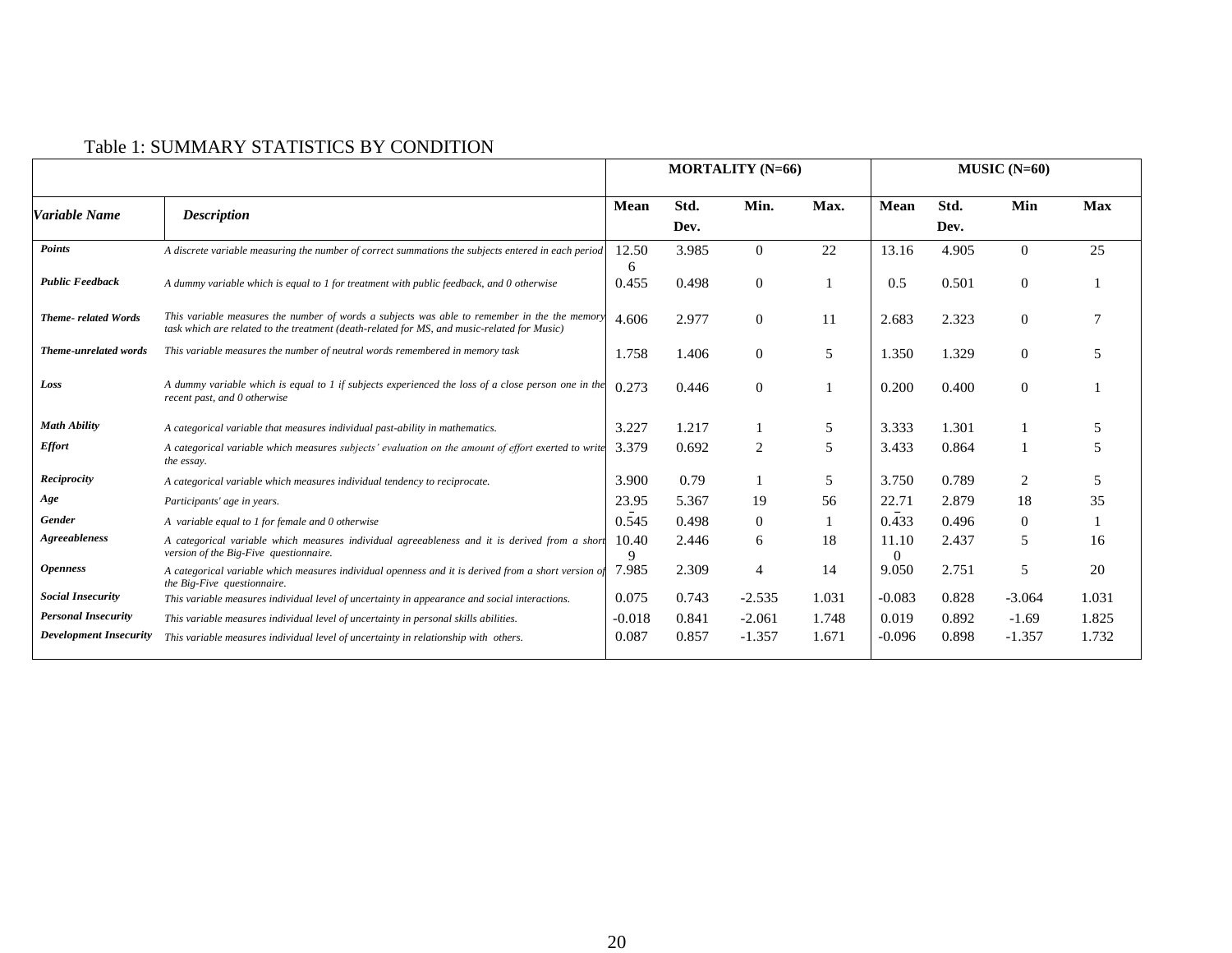# Table 2: PRIMING STRATEGY SUCCESS

The variable *Total words* measures the total number of words recalled. The variable *Theme-related words* measures the number of death-related words and the number of music-related words recalled in the MS and Music salience condition, respectively. The variable *Theme-unrelated words* measures the number of neutral words recalled in both conditions. *Effort* is a self-reported measure of the effort experienced while writing the essay, whereas *Emotion is a self-reported* measure of the intensity of the emotion felt while writing the essay. P-values are from one-sided test.

|                              |             | <b>MUSI</b> |                |            |    |             | <b>DIFF</b> |                |            |    |           |
|------------------------------|-------------|-------------|----------------|------------|----|-------------|-------------|----------------|------------|----|-----------|
|                              | <b>Mean</b> | Std         | Mi             | <b>Max</b> | N  | <b>Mean</b> | Std         | Min            | <b>Max</b> | N  | MS vs     |
| Total words                  | 6.367       | 4.002       | $\Omega$       | 14         | 66 | 4.033       | 3.124       | $\theta$       | 10         | 60 | $p=0.000$ |
| Theme-unrelated words        | 1.758       | 0.174       | $\overline{0}$ |            | 66 | 1.350       | 0.172       | $\overline{0}$ |            | 60 | $p=0.050$ |
| Theme-related words          | 4.606       | 2.997       |                |            | 66 | 2.683       | 2.340       | $\overline{0}$ | ⇁          | 60 | $p=0.001$ |
| Theme-related vs. unrelated* | 2.848       | 2.440       | $-2$           | 10         | 66 | 1.333       | 2.186       | $-3$           |            | 60 | $p=0.000$ |
| Effort                       | 3.433       | 0.871       |                |            | 66 | 3.379       | 0.696       | $\overline{2}$ |            | 60 | $p=0.349$ |
| Emotion                      | 2.413       | 0.993       |                |            | 66 | 3.300       | 1.124       |                |            | 60 | $p=0.380$ |

\*This difference is significant both within and between conditions.

# Table 3: MEAN COMPARISONS ACROSS CONDITIONS: NUMBER OF POINTS

The table reports the mean differences in the number of points attained across conditions (Mortality Salience, Music Salience) and treatments (Public feedback, Private feedback). Means are computed considering one observation for each group. P-values are from one-sided test.

| <b>Treatments</b>              | <b>Music</b> | <b>MS</b>   |             |                |                     |            |
|--------------------------------|--------------|-------------|-------------|----------------|---------------------|------------|
|                                | <b>Mean</b>  | <b>Mean</b> | <b>Diff</b> | <b>P-value</b> | <b>Mann-Withney</b> | Kolmogorov |
| MS vs. Music                   | 13.159       | 12.509      | $-0.653$    | 0.015          | 0.053               | 0.062      |
| Public vs. Private             | 13.378       | 12.307      | 1.071       | 0.001          | 0.001               | 0.000      |
| MS Public vs. MS Private       | 12.905       | 12.174      | 0.730       | 0.026          | 0.069               | 0.272      |
| Music Public vs. Music Private | 13.853       | 12.467      | 1.386       | 0.002          | 0.002               | 0.000      |
| MS Private vs. Music Private   | 12.467       | 12.175      | $-0.292$    | 0.251          | 0.787               | 0.323      |
| Ms Public vs. Music Public     | 13.853       | 12.905      | $-0.948$    | 0.009          | 0.019               | 0.256      |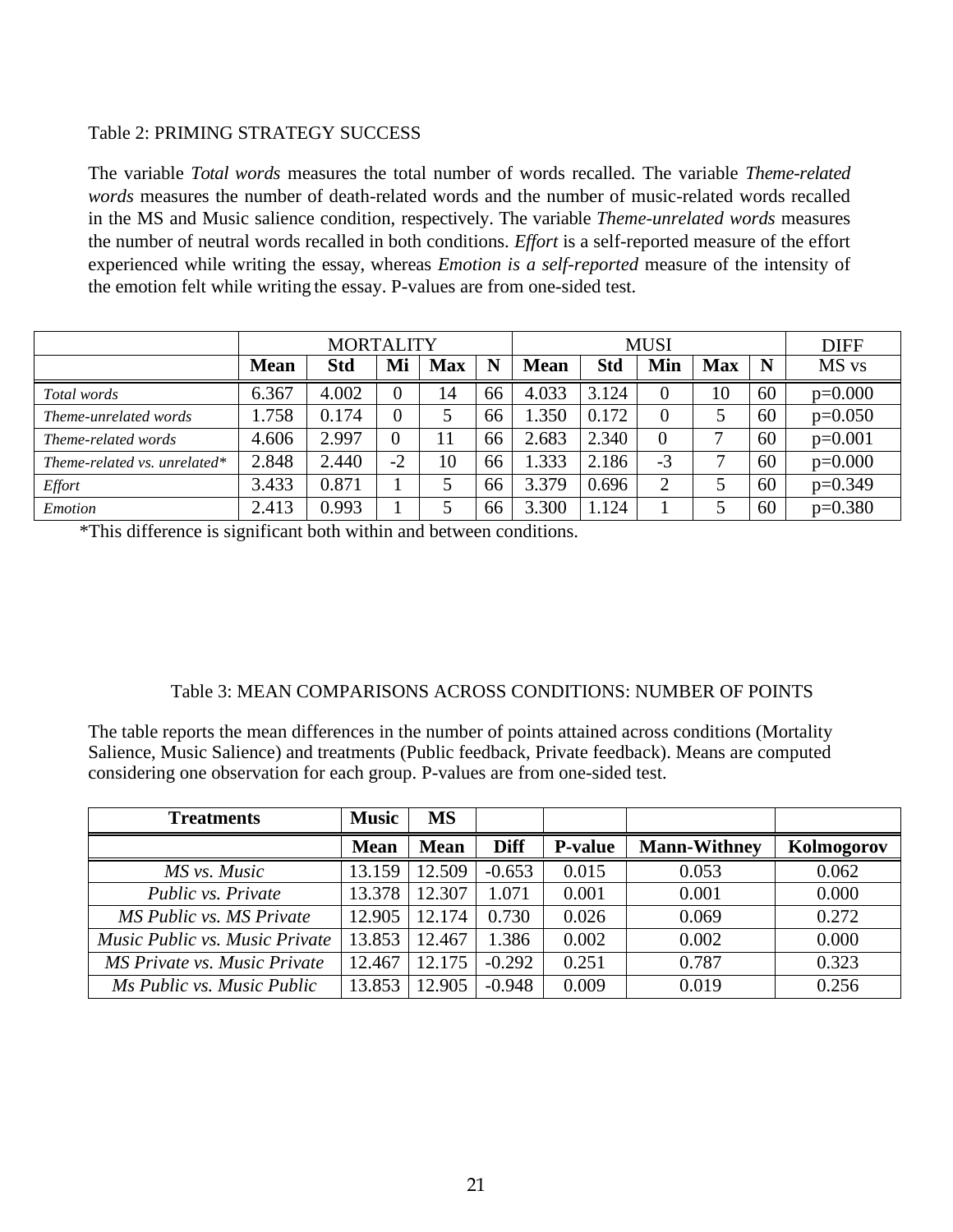# Table 4: INDIVIDUAL PERFORMANCE (NUMBER OF CORRECT SUMMATIONS) ACROSS TREATMENTS: TOBIT REGRESSION MODEL

The dependent variable is the number of points individuals obtained in each period. **Public feedback** is a dummy variable equal to 1 if subjects received a public feedback on individual rank, whereas it is equal to 0 if subjects received a private feedback. **Theme-related words** is the number of treatmentrelated words (death- related for MS, and music-related for Music) subjects were able to recall, whereas **Theme-unrelated words** measures the number of neutral words subjects were able to recall. **Loss** is equal to 1 if subjects experienced a loss in the recent past and 0 otherwise. **Math ability** is a categorical variable capturing self-reported mathematical ability. **Block** is a categorical variable, which ranges from 1 to 7 and account for the period of the game. For a more detailed description, see Table (1

|                                      | $\mathfrak{a}$ | $\boldsymbol{h}$ | $\mathcal{C}_{\mathcal{C}}$ | d           |
|--------------------------------------|----------------|------------------|-----------------------------|-------------|
| <b>Public Feedback</b>               | 1.476          | 1.311            | $2.405**$                   | $2.454**$   |
|                                      | (1.022)        | (1.012)          | (1.058)                     | (1.026)     |
| $\overline{MS}$                      | $-0.206$       | $-1.172$         | $-1.170$                    | $-1.194$    |
|                                      | (0.978)        | (1.313)          | (1.313)                     | (1.269)     |
| MS*Public Feedback                   | $-0.731$       | $-0.683$         | $-0.687$                    | $-0.632$    |
|                                      | (1.414)        | (1.380)          | (1.380)                     | (1.344)     |
| <b>Theme Related Words</b>           |                | $-0.045$         | $-0.046$                    | $-0.108$    |
|                                      |                | (0.236)          | (0.236)                     | (0.231)     |
| Theme Related Words*MS               |                | $0.500**$        | $0.500**$                   | $0.484**$   |
|                                      |                | (0.195)          | (0.195)                     | (0.190)     |
| <b>Theme-unrelated Related Words</b> |                | $0.717*$         | $0.717*$                    | $0.772**$   |
|                                      |                | (0.402)          | (0.402)                     | (0.390)     |
| Theme-unrelated Words*MS             |                | $-0.296$         | $-0.296$                    | $-0.246$    |
|                                      |                | (0.414)          | (0.414)                     | (0.402)     |
| <b>Block</b>                         |                |                  | $0.365***$                  | $0.365***$  |
|                                      |                |                  | (0.054)                     | (0.054)     |
| <b>Block*Public Feedback</b>         |                |                  | $-0.273***$                 | $-0.273***$ |
|                                      |                |                  | (0.078)                     | (0.078)     |
| Loss                                 |                |                  |                             | $-0.447$    |
|                                      |                |                  |                             | (0.799)     |
| Math Ability                         |                |                  |                             | $0.736***$  |
|                                      |                |                  |                             | (0.261)     |
| Constant                             | 12.361***      | 11.599***        | 10.139***                   | 7.848***    |
|                                      | (0.723)        | (0.879)          | (0.905)                     | (1.242)     |
| Log-likelihood                       | $-2178$        | $-2173$          | $-2149$                     | $-2145$     |
| N observations                       | 882            | 882              | 882                         | 882         |

*\*p<0.10,\*\* p<0.05, \*\*\*p<0.01*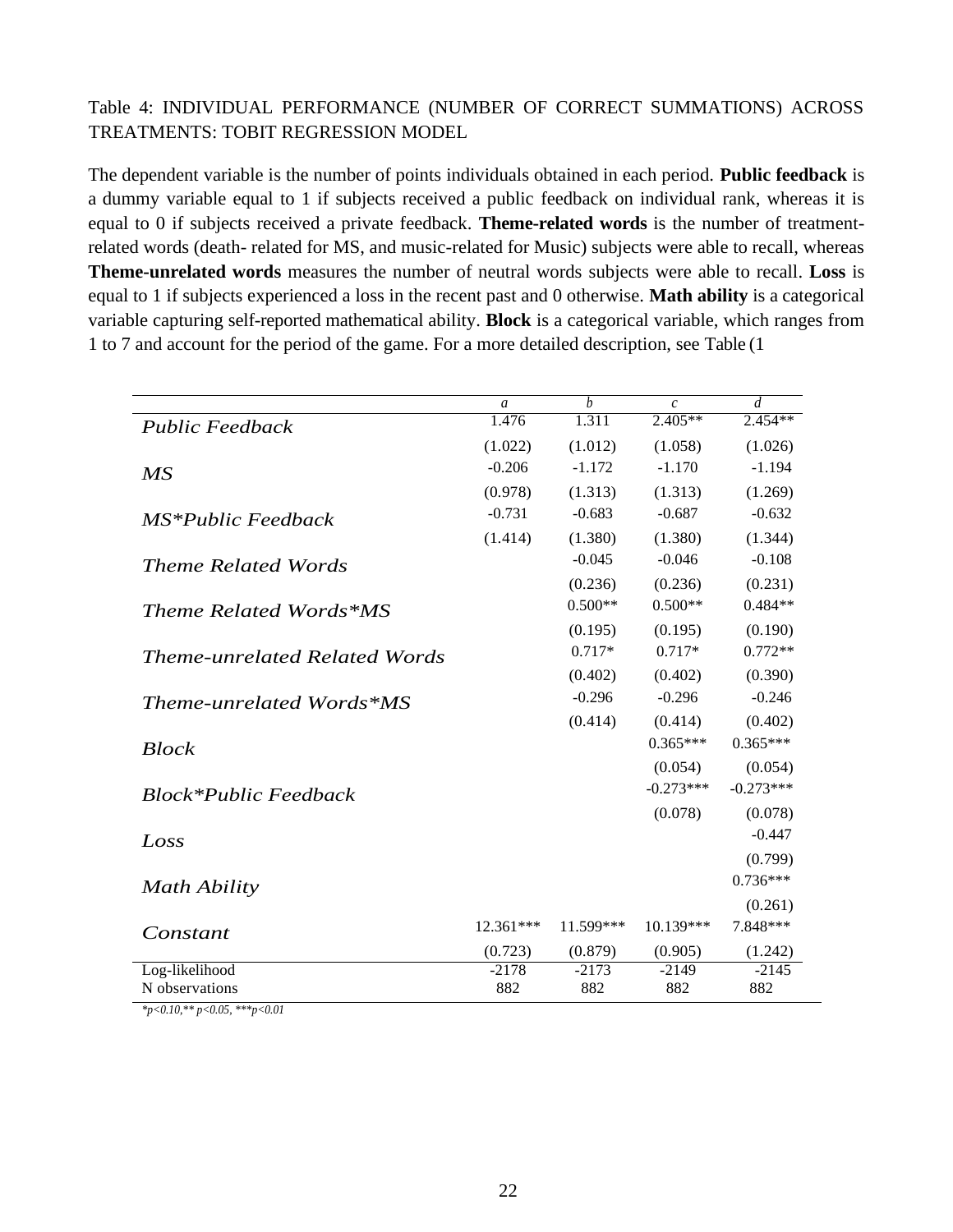|  | Table 5: INDIVIDUAL PERFORMANCE AND MATERIALISM |
|--|-------------------------------------------------|
|  |                                                 |

The dependent variable is the number of points individuals obtained in each block of the MS condition. Independent variables are defined as in Table (4) and Table (1).

|                        |            | Materialism |
|------------------------|------------|-------------|
|                        | High       | Low         |
|                        | 3.14       | 3.14        |
| <b>Public Feedback</b> | 0.563      | 0.589       |
|                        | (1.227)    | (1.028)     |
| Theme-related Words    | 0.355      | $0.621**$   |
|                        | (0.231)    | (0.228)     |
| Theme-unrelated Words  | $-0.068$   | $-0.617$    |
|                        | (0.443)    | (0.527)     |
| Loss                   | 0.237      | $-2.059*$   |
|                        | (1.310)    | (1.186)     |
| Math Ability           | $0.862**$  | $-0.053$    |
|                        | (0.424)    | (0.505)     |
| <b>Block</b>           | $0.256***$ | $0.232**$   |
|                        | (0.070)    | (0.066)     |
| Log-likelihood         | $-603$     | $-471$      |
| N observations         | 252        | 210         |

 $*p<0.10,*p<0.05$ ,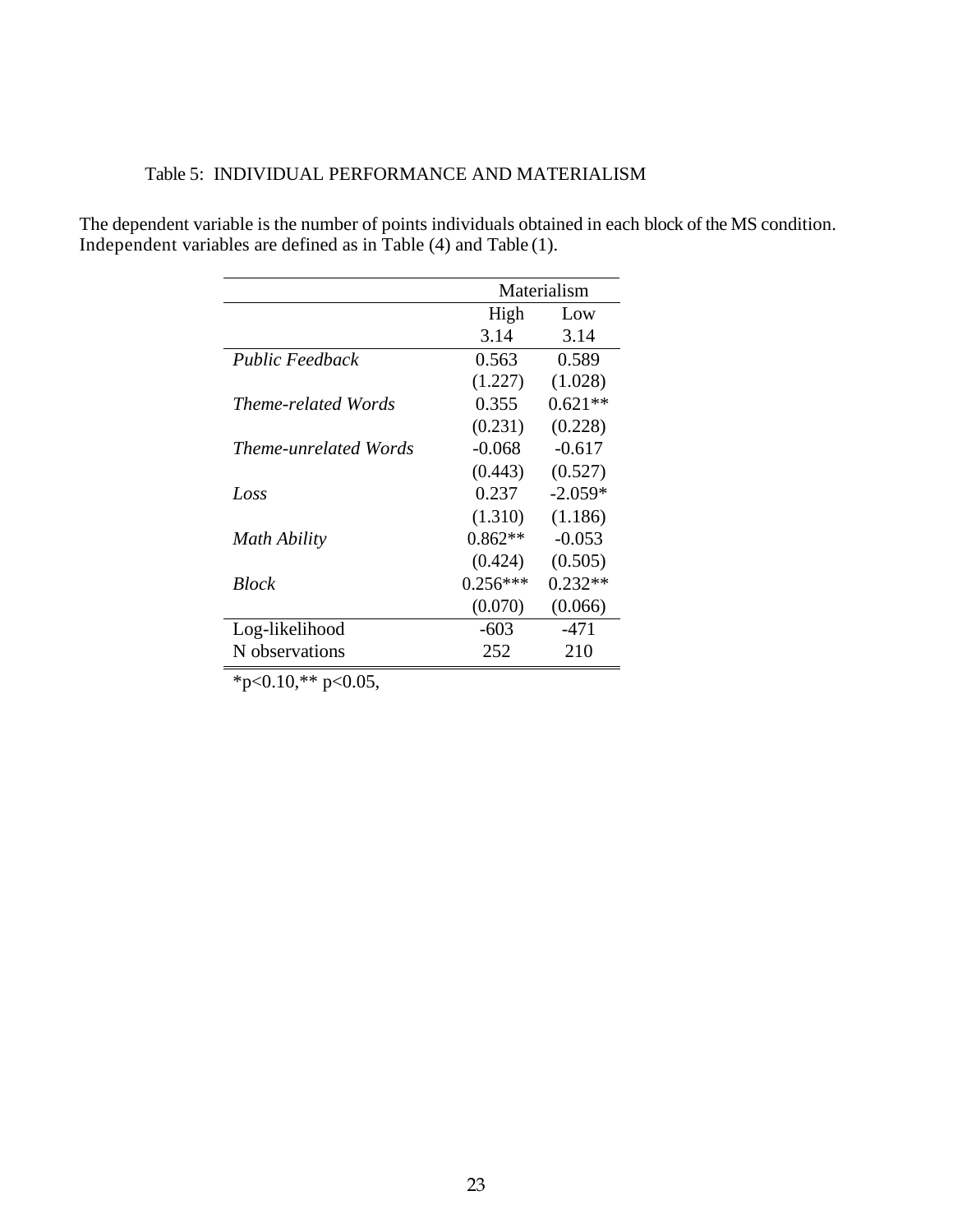

Figure 1: DISTRIBUTIONS OF PERFORMANCE (POINTS) ACROSS TREATMENTS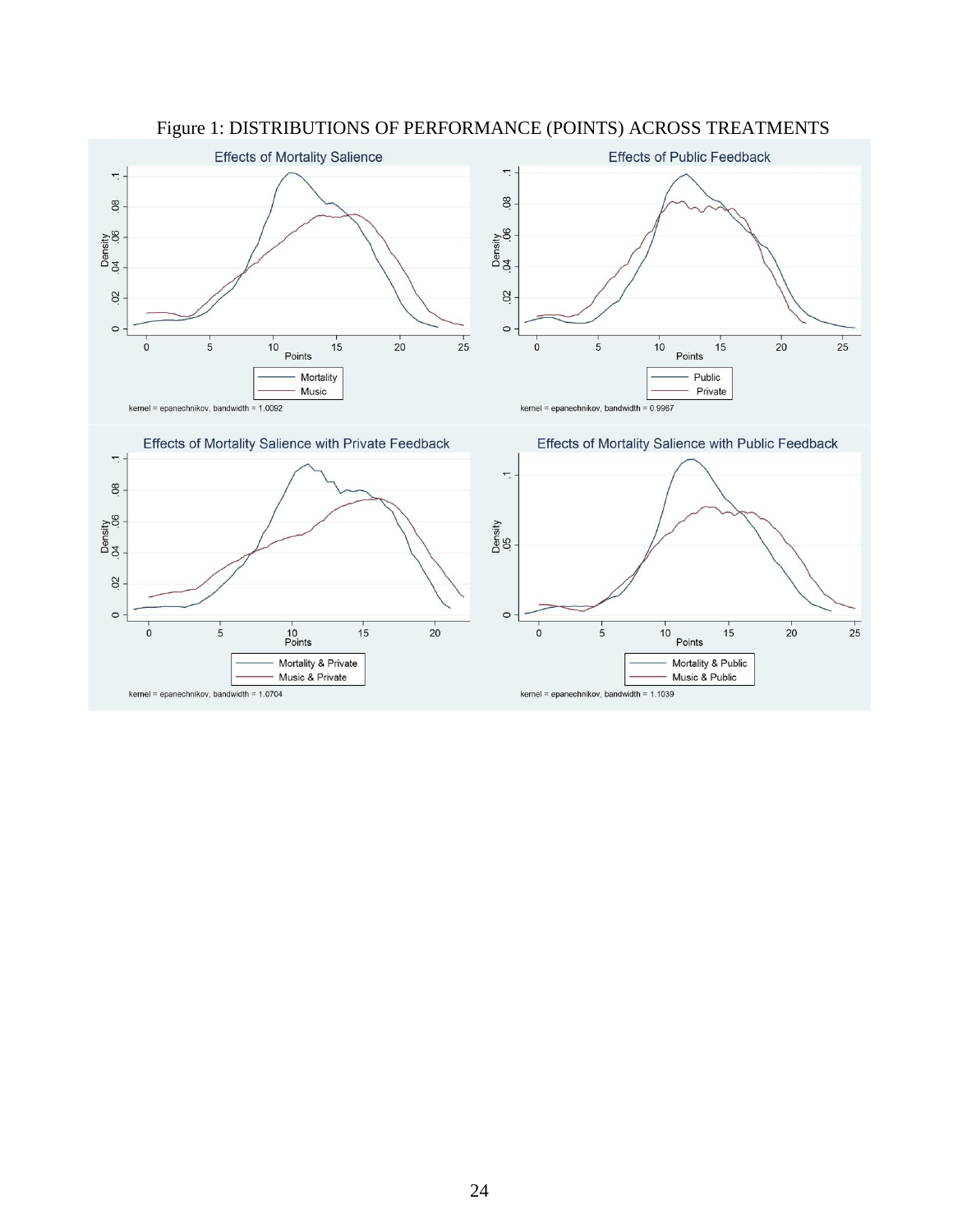#### Table A1: ESTIMATION RESULTS INDIVIDUAL PERFORMANCE (POINTS): TOBIT REGRESSION WITH INDIVIDUAL CONTROLS

The dependent variable is the number of points individuals obtained in each period. **Public Feedback**, Theme-related Words, Theme-unrelated Words, Loss, Math Ability, and Block are defined in the same way as in Table (4). **Reciprocity** is a categorical variable capturing individuals' attitude to reciprocate. Effort and Emotion are categorical variables (from 1 to 5) measuring subjects' level of effort and emotion<br>while writing their essay. Agreeableness and Openness are personality traits as measured through an entry questionnaire. **Age** is a variable which measures individual age, whereas **Female** is a dummy variable equal to 1 for female participants, and 0 for male participants. **Social, Personal** and Development Insecurity are categorical variables controlling for individual insecurity. For a more detailed description, see Section 2 and Table (1).

|                          | Mortality        |                  |                  |                  |                  | Music            |                  |                     |                  |                  |  |
|--------------------------|------------------|------------------|------------------|------------------|------------------|------------------|------------------|---------------------|------------------|------------------|--|
|                          | $\boldsymbol{a}$ | $\boldsymbol{b}$ | $\boldsymbol{c}$ | $\boldsymbol{d}$ | $\boldsymbol{e}$ | $\boldsymbol{a}$ | $\boldsymbol{b}$ | $\boldsymbol{c}$    | $\boldsymbol{d}$ | $\boldsymbol{e}$ |  |
| Public Feedback          | 0.207            | 0.598            | 0.707            | 0.834            | 1.050            | 1.336            | 1.176            | 0.906               | 0.855            | 1.256            |  |
|                          | (0.836)          | (0.776)          | (0.798)          | (0.798)          | (0.834)          | (1.141)          | (1.189)          | (1.128)             | (1.141)          | (1.274)          |  |
| Theme-related Words      | $0.520***$       | $0.387**$        | $0.481**$        | $0.431*$         | $0.450*$         | $-0.129$         | $-0.154$         | 0.092               | 0.101            | 0.072            |  |
|                          | (0.178)          | (0.161)          | (0.161)          | (0.160)          | (0.161)          | (0.273)          | (0.277)          | (0.289)             | (0.297)          | (0.306)          |  |
| Theme-unrelated Words    | $-0.179$         | $-0.025$         | $-0.271$         | $-0.349$         | $-0.394$         | 0.787*           | $0.832*$         | 0.534               | 0.497            | 0.552            |  |
|                          | (0.375)          | (0.341)          | (0.342)          | (0.337)          | (0.338)          | (0.450)          | (0.457)          | (0.461)             | (0.468)          | (0.477)          |  |
| Loss                     | $-0.620$         | $-1.444$         | $-0.514$         | $-0.704$         | $-0.817$         | $-0.387$         | $-0.599$         | $-0.469$            | $-0.495$         | $-0.558$         |  |
|                          | (0.961)          | (0.944)          | (0.906)          | (0.895)          | (0.911)          | (1.386)          |                  | $(1.429)$ $(1.351)$ | (1.360)          | (1.386)          |  |
| <b>Math Ability</b>      | 0.448            | $0.579*$         | $0.655**0.620*$  |                  | $0.652*$         | $0.853*$         |                  | $0.925**0.840*$     | $0.806*$         | 0.741            |  |
|                          | (0.344)          | (0.307)          | (0.320)          | (0.312)          | (0.317)          | (0.428)          |                  | $(0.432)$ $(0.409)$ | (0.422)          | (0.474)          |  |
| <b>Block</b>             | $0.191***$       | $0.245**$        | $0.245**$        | $0.245*$         | $0.245*$         | $0.222*$         |                  | $0.222**0.222**$    | $0.222*$         | $0.222*$         |  |
|                          | (0.050)          | (0.048)          | (0.048)          | (0.048)          | (0.048)          | (0.063)          |                  | $(0.063)$ $(0.063)$ | (0.063)          | (0.063)          |  |
| Reciprocity              | $-0.231$         |                  |                  |                  |                  | 0.162            |                  |                     |                  |                  |  |
|                          | (0.537)          |                  |                  |                  |                  | (0.736)          |                  |                     |                  |                  |  |
| Effort                   |                  | 0.547            |                  |                  |                  |                  | $-0.323$         |                     |                  |                  |  |
|                          |                  | (0.590)          |                  |                  |                  |                  | (0.745)          |                     |                  |                  |  |
| Emotion                  |                  | $0.851**$        |                  |                  |                  |                  | 0.323            |                     |                  |                  |  |
|                          |                  | (0.433)          |                  |                  |                  |                  | (0.601)          |                     |                  |                  |  |
| Agreeableness            |                  |                  | $-0.090$         | $-0.099$         | $-0.117$         |                  |                  | 0.332               | 0.338            | 0.286            |  |
|                          |                  |                  | (0.160)          | (0.161)          | (0.170)          |                  |                  | (0.236)             | (0.236)          | (0.240)          |  |
| <i><b>Openness</b></i>   |                  |                  | 0.235            | 0.207            | 0.204            |                  |                  | 0.185               | 0.209            | 0.236            |  |
|                          |                  |                  | (0.170)          | (0.167)          | (0.167)          |                  |                  | (0.208)             | (0.217)          | (0.220)          |  |
| Age                      |                  |                  |                  | $-0.100$         | $-0.101$         |                  |                  |                     | $-0.089$         | $-0.054$         |  |
|                          |                  |                  |                  | (0.074)          | (0.074)          |                  |                  |                     | (0.207)          | (0.218)          |  |
| Female                   |                  |                  |                  | $-0.927$         | $-1.001$         |                  |                  |                     | $-0.042$         | 0.454            |  |
|                          |                  |                  |                  | (0.812)          | (0.831)          |                  |                  |                     | (1.192)          | (1.259)          |  |
| Social Insecurity        |                  |                  |                  |                  | $-0.338$         |                  |                  |                     |                  | $-0.140$         |  |
|                          |                  |                  |                  |                  | (0.541)          |                  |                  |                     |                  | (0.847)          |  |
| Personal Insecurity      |                  |                  |                  |                  | $-0.190$         |                  |                  |                     |                  | $-0.547$         |  |
|                          |                  |                  |                  |                  | (0.518)          |                  |                  |                     |                  | (0.792)          |  |
| Developmental Insecurity |                  |                  |                  |                  | 0.466            |                  |                  |                     |                  | $-0.309$         |  |
|                          |                  |                  |                  |                  | (0.523)          |                  |                  |                     |                  | (0.701)          |  |
| Log-likelihood           | $-976$           | $-1077$          | $-1079$          | $-1077$          | $-1077$          | $-1060$          | $-1060$          | $-1059$             | $-1059$          | $-1058$          |  |
| Observations             | 420              | 462              | 462              | 462              | 462              | 420              | 420              | $420\,$             | 420              | 420              |  |